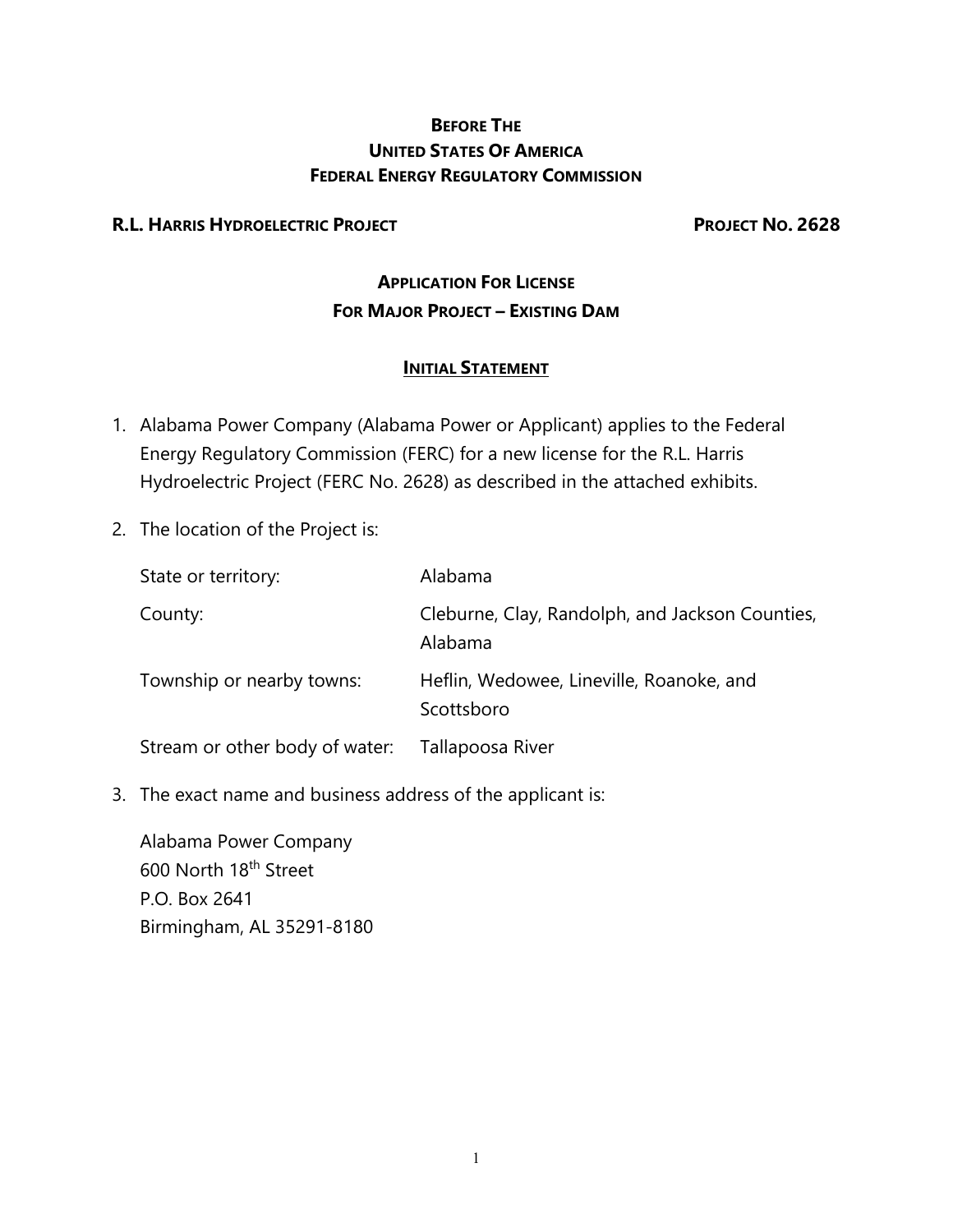The exact name and business address of each person authorized to act as agents for the Applicant in this application are:

Mr. Theodore J McCullough Vice President – Hydro and Fleet Maintenance and Reliability Alabama Power Company 600 North 18th Street P.O. Box 2641 Birmingham, AL 35291-8180

- 4. The Applicant is a domestic corporation organized under the laws of the State of Alabama and is not claiming preference under section 7(a) of the Federal Power Act. The Applicant is the existing licensee for Project No. 2628-065 and is seeking a new fifty (50) year license under section 15(a) of the Federal Power Act.
- 5. (i) & (ii) The statutory or regulatory requirements of the state in which the Project is located that may affect the Project, as proposed, with respect to bed and banks and to the appropriation, diversion, and use of water for power purposes, and with respect to the right to engage in the business of developing, transmitting, and distributing power and in any other business necessary to accomplish the purposes of the license under the Federal Power Act, and the steps which the Applicant has taken or plans to take to comply with each of such laws are:
	- A) Alabama Power Company is required to operate and exists under the general laws of the State of Alabama regulating business corporations, codified in Title 10A of the Alabama Code of 1975. Alabama Power Company is a corporation organized and existing under the general laws of the State of Alabama as more specifically shown in and by the certified Charter previously submitted to and on file with the Federal Power Commission (predecessor to the Federal Energy Regulatory Commission). The Applicant, by this Charter, has the right to manufacture, supply and sell to the public power produced by water as a motive force.
	- B) Title 10A, Chapter 20, Section 15.01 of the Code of Alabama is a source of the rights, powers, and authority of water power companies operating in Alabama. The pertinent parts of this provision are as follows: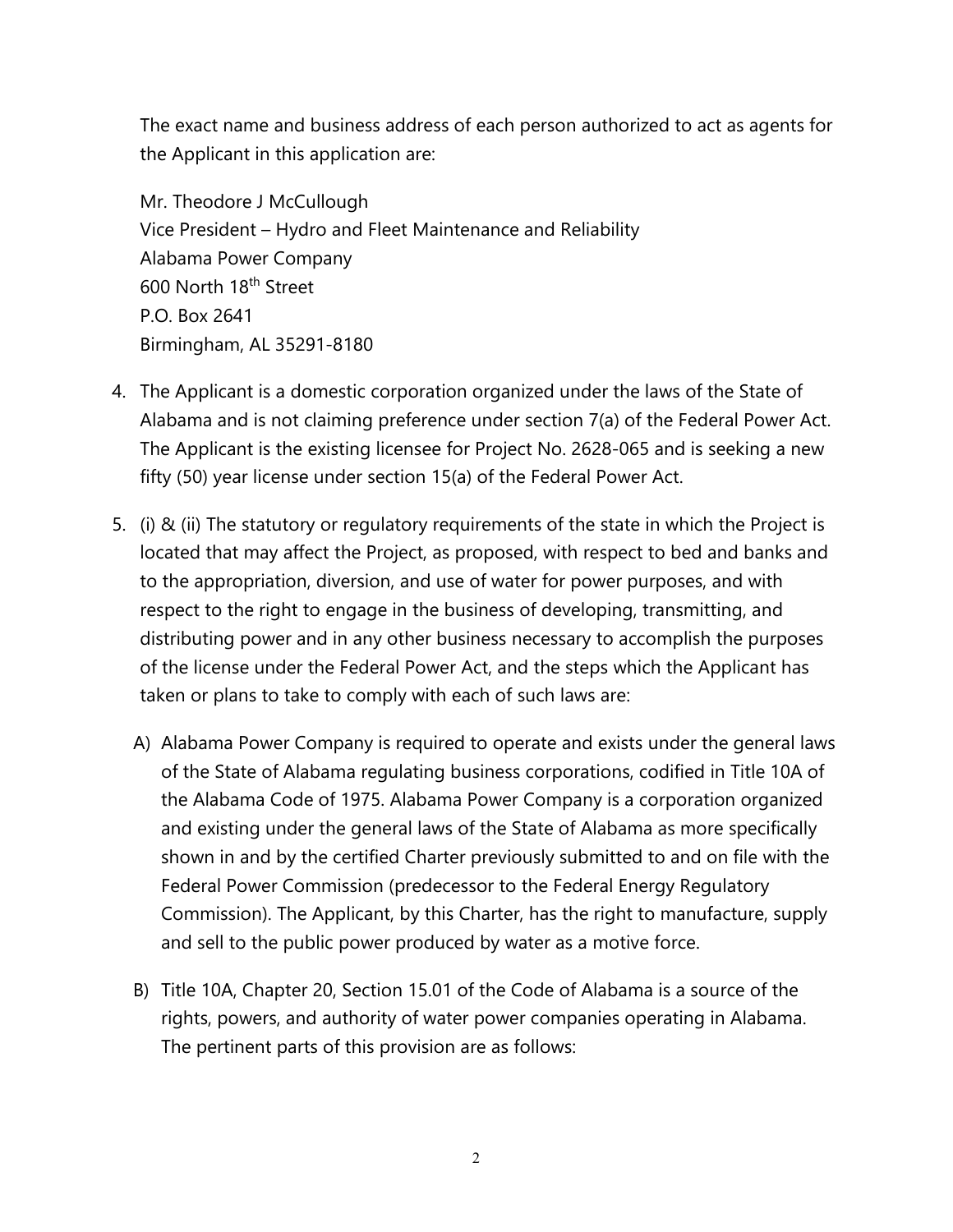"All corporations organized under the general laws of this state, or heretofore under a special act of the Legislature, and all corporations organized under the laws of any other of the United States which have complied with the Constitution and laws of the State of Alabama as to foreign corporations and which by their charter have the right to manufacture, supply and sell to the public power produced by water as a motive force, shall, after acquiring by purchase, or otherwise than by condemnation, a dam site or power site comprising not less than one acre of land upon each and opposite sides of any watercourse or after acquiring by purchase, or otherwise than by condemnation, a dam site comprising not less than one acre of land upon one side any watercourse and, where the dam site on the other side of the watercourse is owned or controlled by the United States, shall have acquired the permission of the United States to attach to or use the lock, dam or other property owned or controlled by the United States for an abutment site on the other side of such watercourse, in addition to other powers conferred by law, have the following rights, power and authority:…."

As required by this Section, the Applicant has acquired by purchase and not condemnation the dam site of not less than one acre on each side of the watercourse. The Applicant, in addition to owning the dam site, as required by law, acquired and owns the lands inundated or otherwise has the lawful right to use such inundated lands.

Title 10A, Chapter 20, Section 15.04 of the Code of Alabama states:

"Any dam erected in accordance with the provisions of this article shall be considered a dam authorized by the Legislature of this state at the particular site selected and of the specific height and dimensions determined upon."

In accordance with this section, the Applicant is authorized by the laws of Alabama to operate the hydroelectric project that is the subject of this application.

C) Section 401(a) of the Clean Water Act of 1977, 33 U.S.C.A. Section 1341(a), requires that an applicant for a federal license to construct or operate facilities, which may result in any discharge into navigable waters, must provide the federal agency with a certificate from the state in which the discharge originates or from the appropriate interstate water pollution control agency.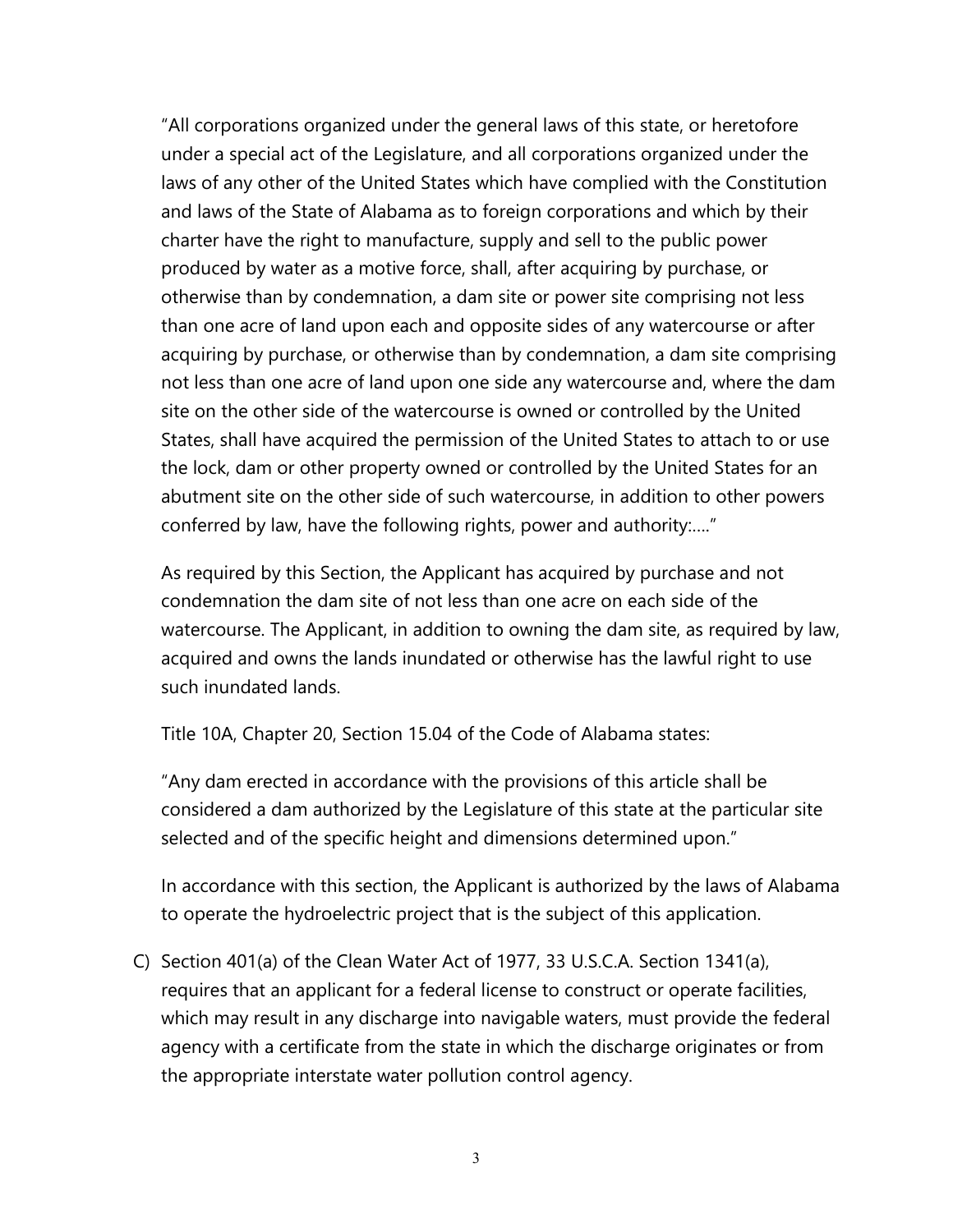In Alabama, such certificates are issued by the Alabama Department of Environmental Management (ADEM) under the general authority provided by the Alabama Water Pollution Control Act, which is codified in Title 22, Chapter 22, Section 9 of the Code of Alabama (1975).

Alabama Power Company will file an Application for a 401 Water Quality Certification with ADEM within 60 days following FERC's Notice of Acceptance of the Application and Ready for Environmental Analysis. Alabama Power Company has consulted with ADEM throughout the relicensing process concerning water quality certification.

6. The name and address of the owner of the existing project facilities are:

Alabama Power Company 600 North 18<sup>th</sup> Street P.O. Box 2641 Birmingham, AL 35291-8180

The dam that is the subject of this application is not owned or operated by the Federal government.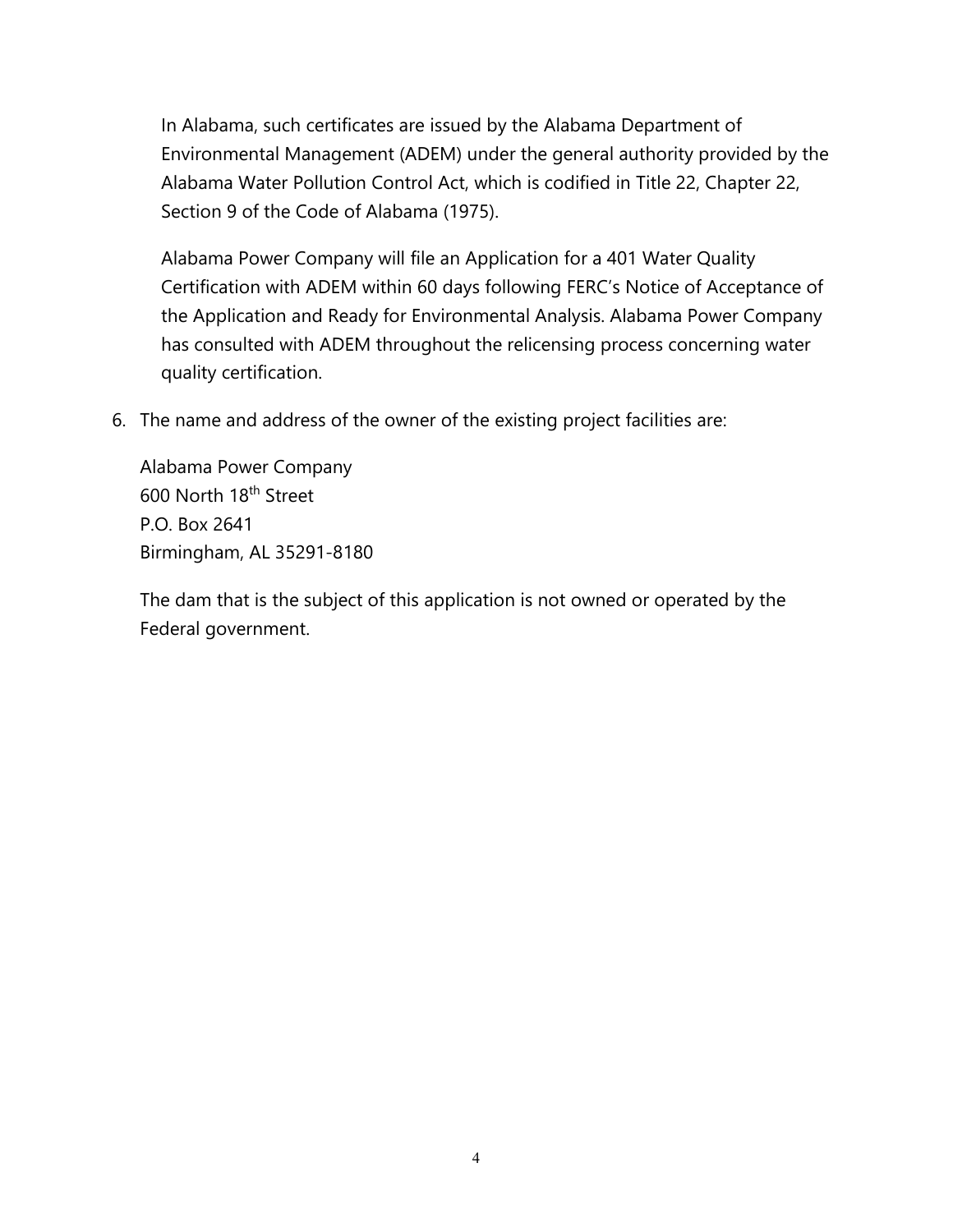#### **ADDITIONAL INFORMATION**

#### **REQUIRED BY 18 C.F.R. § 4.32(A)**

- 1. There is no person, citizen, association of citizens, domestic corporation, municipality, or state that has or intends to obtain and will maintain any proprietary right necessary to construct, operate, or maintain the Project, other than the Applicant.
- 2. (i) Every county in which any part of the Project, and any federal facilities that would be used by the Project, would be located:

Cleburne County, Clay County, Randolph County and Jackson County, Alabama

- (ii) Every city, town, or similar local political subdivision:
	- a) In which any part of the Project, and any federal facilities that would be used by the Project, would be located:

The Project is located near the cities of Wedowee, Heflin, Lineville, Roanoke, and Scottsboro, Alabama.

Town of Wedowee 24 N Main Street Wedowee, AL 36278

City of Heflin 850 Ross Street Heflin, AL 36264

City of Lineville 60151 Highway 49 N P.O. Box 247 Lineville, AL 36266

City of Roanoke 809 Main Street Roanoke, AL 36247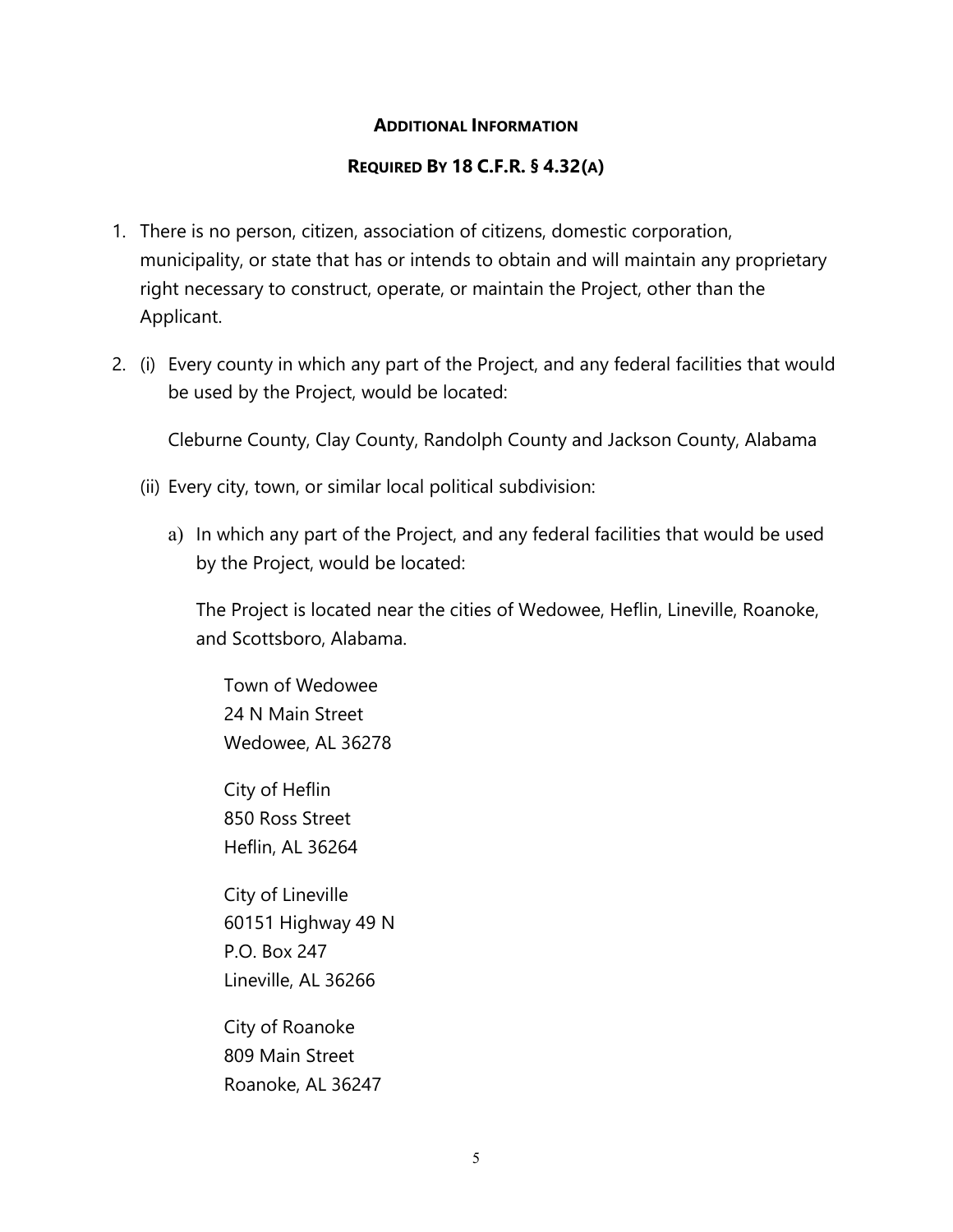City of Scottsboro 316 S Broad Street Scottsboro, AL 35768

There are no Federal facilities used by the Project.

b) That has a population of 5,000 or more people and is located within 15 miles of the Project dam(s):

There are no cities, towns, or similar political subdivisions with a population of 5,000 or more people located within 15 miles of Harris Dam.

(iii) Every irrigation district, drainage district, or similar special purpose political subdivision:

a) In which any part of the Project, and any federal facilities that would be used by the Project, would be located:

The Applicant is aware of no such irrigation districts, drainage districts or similar special purpose political subdivisions.

b) That owns, operates, maintains, or uses any Project facilities or any federal facilities that would be used by the Project:

The Applicant is aware of no federal facilities that would be used by the Project.

(iv) Every other political subdivision in the general area of the Project that there is reason to believe would likely be interested in, or affected by, the application:

The Applicant is aware of no such political subdivisions.

(v) All Indian tribes that may be affected by the Project:

The following tribes were contacted and invited to participate.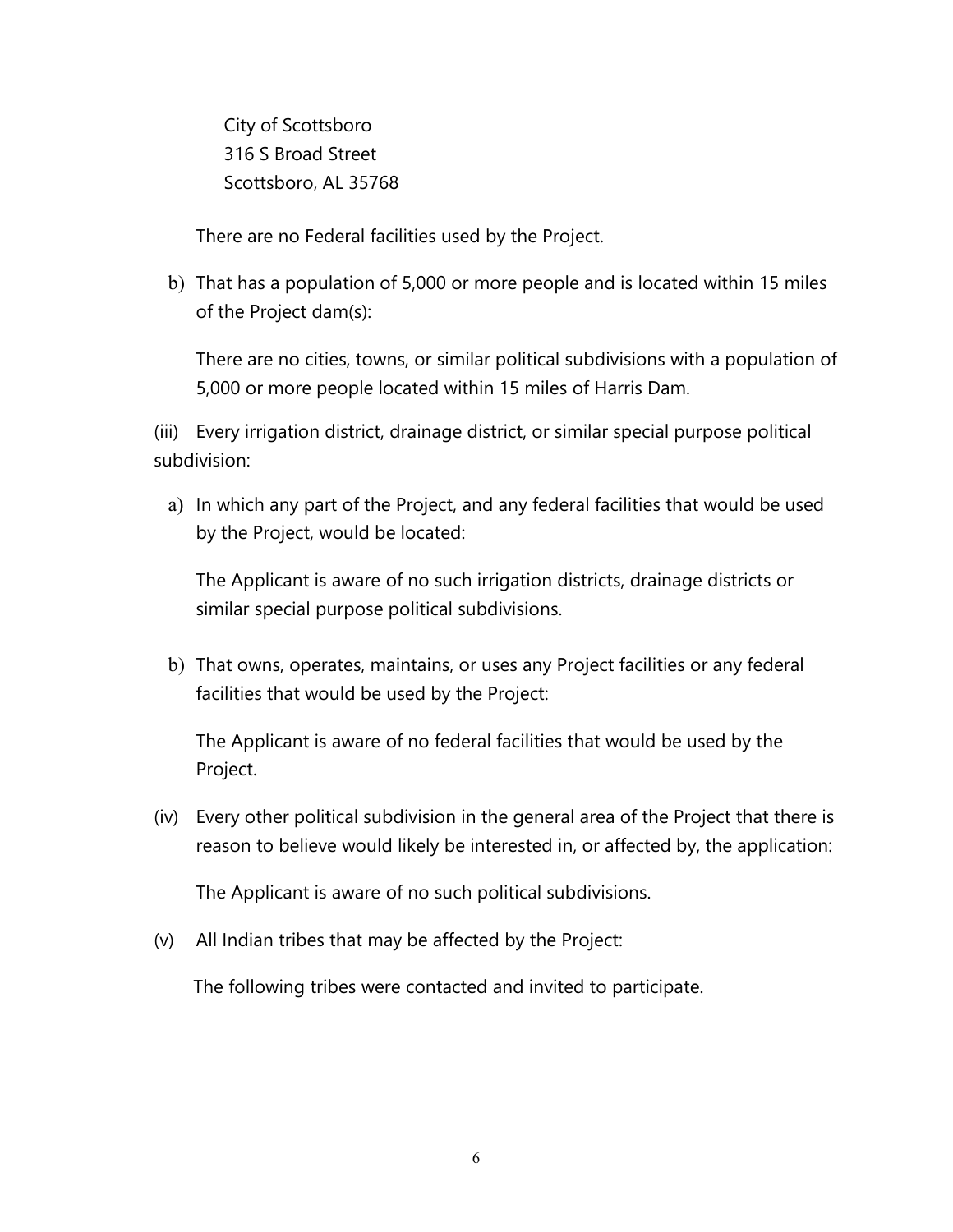| Chief Oscola Clayton Sylestine<br>Alabama-Coushatta Tribe of Texas<br>571 State Park Road 56<br>Livingston, TX 77351          | Karen Brunso<br><b>Tribal Historic Preservation Officer</b><br><b>Chickasaw Nation</b><br>P.O. Box 1548<br>Ada, OK 74821                                           |
|-------------------------------------------------------------------------------------------------------------------------------|--------------------------------------------------------------------------------------------------------------------------------------------------------------------|
| Chief Nelson Harjo<br>Alabama-Quassarte Tribal Town<br>101 East Broadway<br>Wetumpka, OK 74883                                | Ian Thompson PhD, RPA<br>THPO, Tribal Archaeologist<br>Director, Historic Preservation Dept.<br>Choctaw Nation of Oklahoma<br>P.O. Drawer 1210<br>Durant, OK 74702 |
| <b>Bill John Baker</b><br>Principal Chief and THPO Cherokee Nation<br>P.O. Box 948<br>Tahlequah, OK 74465                     | Linda Langley<br><b>Tribal Historic Preservation Officer</b><br>Coushatta Tribe of Louisiana<br>P.O. Box 10<br>Elton, LA 70532                                     |
| Alina Shivley<br><b>THPO</b><br>Jena Band of Choctaw Indians<br>P.O. Box 14<br>Jena, LA 71342                                 | RaeLynn Butler<br><b>Tribal Historic Preservation Officer</b><br>Muscogee (Creek) Nation of Oklahoma<br>P.O. Box 580<br>Okmulgee, OK 74447                         |
| Jeremiah Hobia<br>Town King<br>Kialegee Tribal Town<br>P.O. Box 332<br>108 N. Main Street<br>Weleetka, OK 74883               | Carolyn White<br><b>Tribal Historic Preservation Officer</b><br>Poarch Band of Creek Indians<br>5811 Jack Springs Road<br>Atmore, AL 36502                         |
| Ken Carleton<br><b>THPO/Tribal Archaeologist</b><br>Mississippi Band of Choctaw Indians<br>P.O. Box 6010<br>Choctaw, MS 39350 | Natalie Harjo<br><b>Tribal Historic Preservation Officer</b><br>Seminole Nation of Oklahoma<br>P.O. Box 1498<br>Wewoka, OK 74884                                   |
| Paul Backhouse<br>Seminole Tribe of Florida<br>30290 Josie Billie Hwy, PMB 1004<br>Clewiston, FL 33440                        | Mr. Eric Oosahwee-Voss<br><b>THPO</b><br>United Keetowah Band of Cherokee<br>Indians<br>P.O. Box 1245<br>Tahlequah, OK 74465                                       |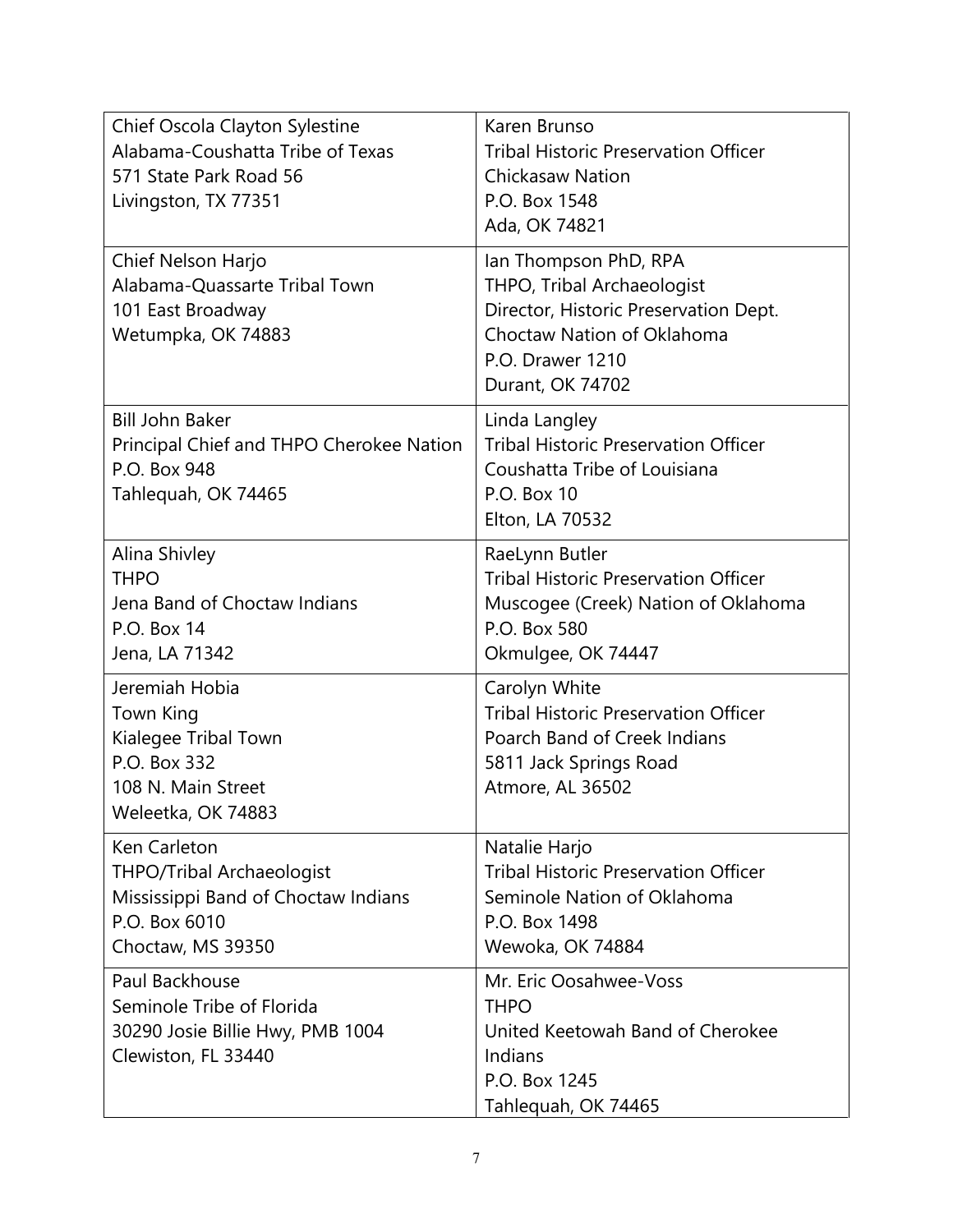| Emman Spain                                 |  |
|---------------------------------------------|--|
| <b>Tribal Historic Preservation Officer</b> |  |
| Thlopthlocco Tribal Town                    |  |
| P.O. Box 188                                |  |
| Okemah, OK 74859                            |  |
|                                             |  |

3. The notification requirements of 18 CFR § 4.32(a) (v) do not apply to this application because it is for a license under Section 15 of the Federal Power Act.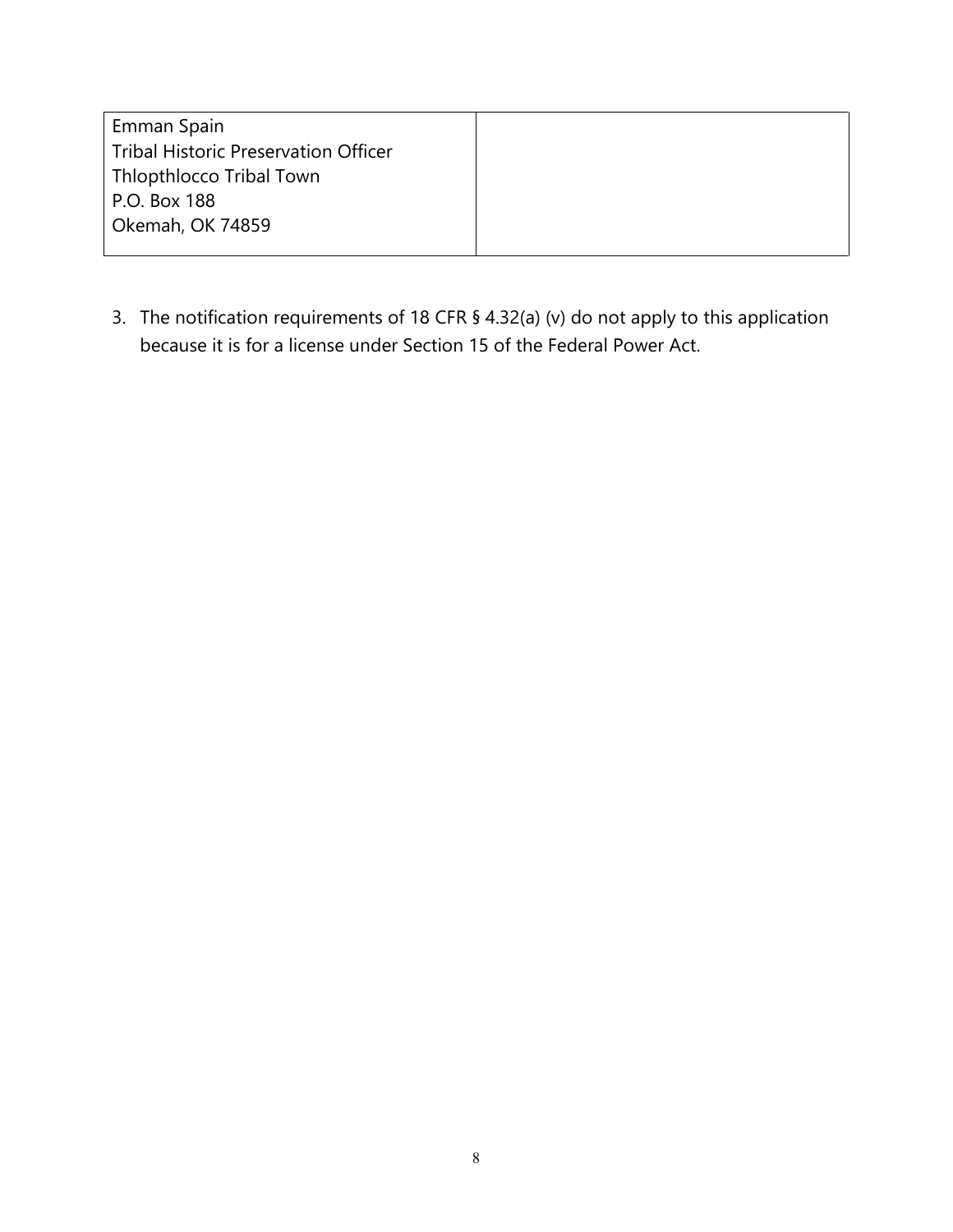## **SUBSCRIPTION AND VERIFICATION**

This application for a new license for the R.L. Harris Hydroelectric Project is executed this 16<sup>th</sup> day of *November*, 2021 in the State of Alabama, County of Jefferson, by Theodore J. McCullough, Vice President of Alabama Power Company, who, being duly sworn, deposes and says that the contents of this application are true and correct to the best of his knowledge and belief.

**ALABAMA POWER COMPANY** 

m CU

Subscribed and sworn to before me, a Notary Public of the State of Alabama, this  $16$  day of *November* 2021.

Marcia Ellina

**Notary Public** 

My commission expires: *November*  $15$  J022



(SEAL)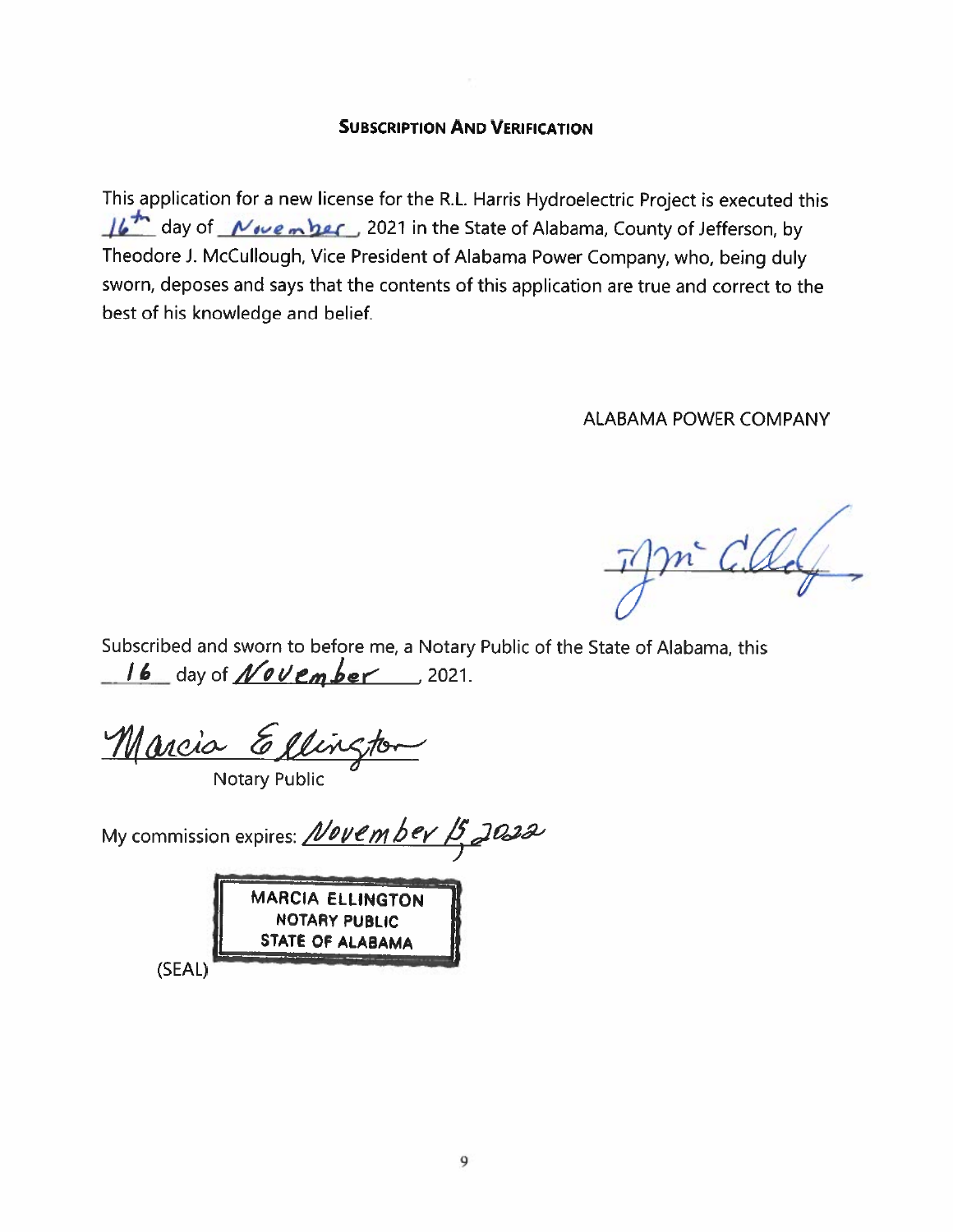#### **DISTRIBUTION OF APPLICATION DOCUMENTS**

This day, the foregoing document has been mailed (via electronic notification) to each person designated on the attached Distribution List, compiled by Alabama Power Company during the course of the R.L. Harris Hydroelectric Project Relicensing Process.

Dated this <u>23</u> day of November 2021.

anyel c Virle

Angela Anderegg

Ŕ.

ÿ,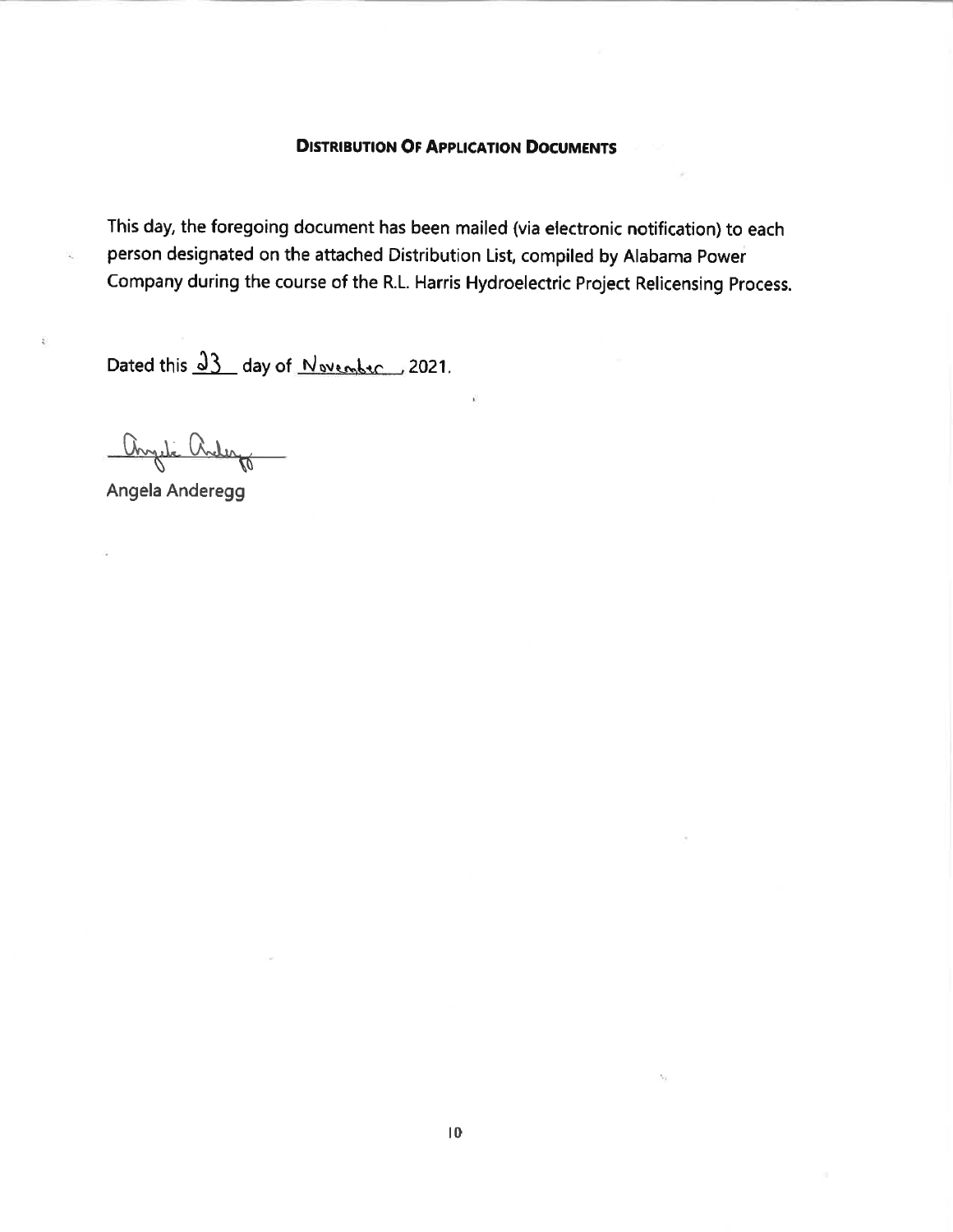**HARRIS STAKEHOLDER MAILING LIST**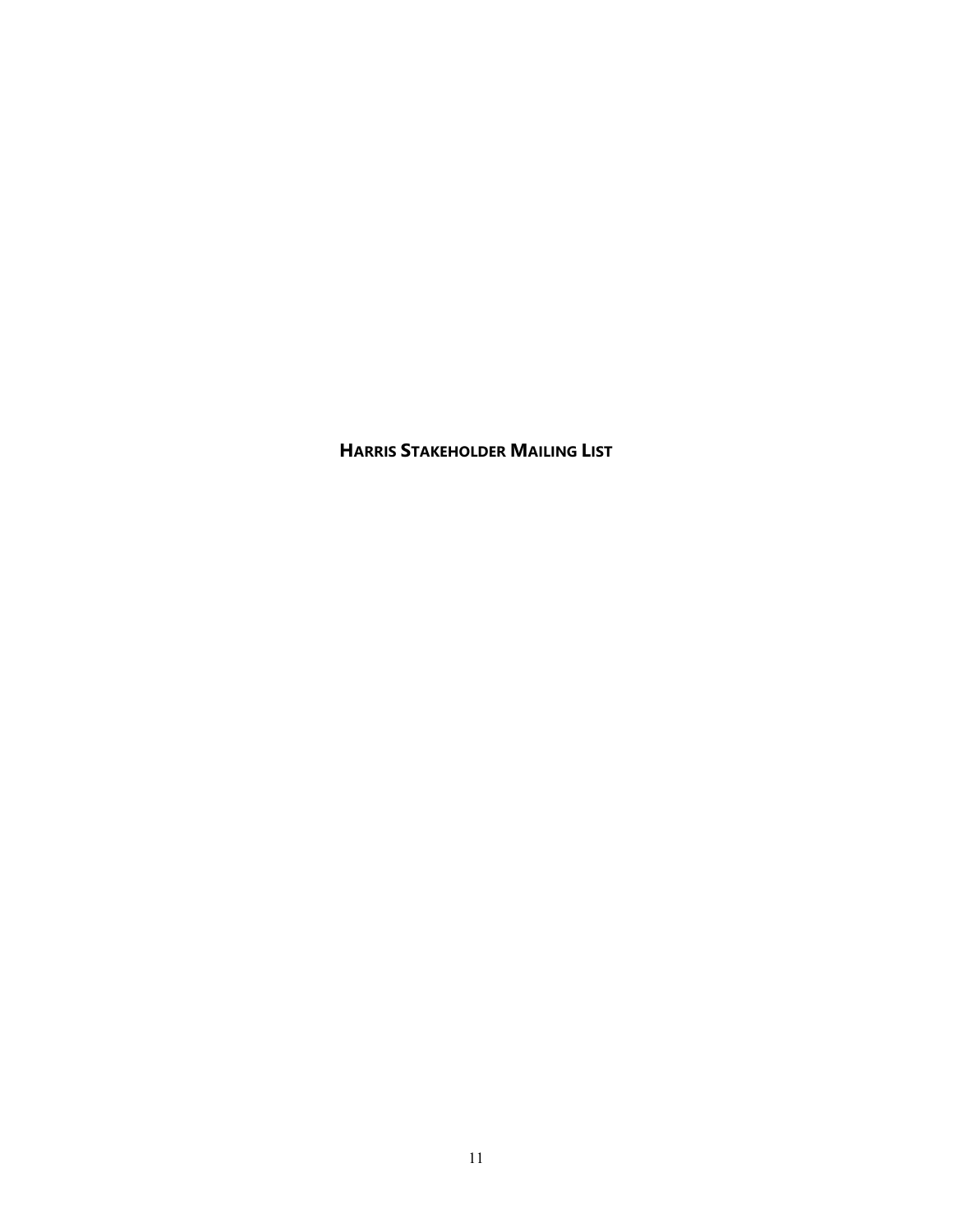|                    |                  |                                                                    |                                     |                      | <b>Business</b> | <b>Business</b>    |
|--------------------|------------------|--------------------------------------------------------------------|-------------------------------------|----------------------|-----------------|--------------------|
| <b>First Name</b>  | <b>Last Name</b> | Company                                                            | <b>Business Street</b>              | <b>Business City</b> | <b>State</b>    | <b>Postal Code</b> |
|                    | Eddins           | <b>Advisory Council on Historic</b><br>Preservation                |                                     |                      | DC              | 20001-2637         |
| John               |                  |                                                                    | 401 F Street N.W. Suite 308         | Washington           |                 |                    |
| Eddie              | Plemons          | Alabama B.A.S.S. Nation                                            |                                     | President            |                 |                    |
| Jim                | Sparrow          | Alabama Bass Federation                                            | 1263 County Road 85                 | Prattville           | AL              | 36067              |
| Nathan             | Aycock           | Alabama Department of<br><b>Conservation and Natural Resources</b> | 1930 Fish Hatchery Road             | Eastaboga            | <b>AL</b>       | 36260              |
|                    |                  | Alabama Department of                                              |                                     |                      |                 |                    |
| Todd               | Fobian           | <b>Conservation and Natural Resources</b>                          | 2200 Hwy 175                        | Marion               | AL              | 36756-9368         |
| Matthew            | Marshall         | Alabama Department of<br><b>Conservation and Natural Resources</b> | 64 N. Union St.                     | Montgomery           | AL              | 36130              |
| Steve              | <b>Bryant</b>    | Alabama Department of<br><b>Conservation and Natural Resources</b> |                                     |                      |                 |                    |
|                    |                  | Alabama Department of                                              | 64 North Union Street, Suite        |                      |                 |                    |
| Andrew             | Nix              | <b>Conservation and Natural Resources</b>                          | 584                                 | Montgomery           | AL              | 36130              |
| Keith              | Henderson        | Alabama Department of<br><b>Conservation and Natural Resources</b> | 64 North Union Street, Suite<br>584 | Montgomery           | <b>AL</b>       | 36130              |
|                    |                  | Alabama Department of                                              | 64 North Union Street, Suite        |                      |                 |                    |
| Keith              | Gauldin          | <b>Conservation and Natural Resources</b>                          | 584                                 | Montgomery           | AL              | 36130              |
|                    |                  | Alabama Department of                                              | 64 North Union Street, Suite        |                      |                 |                    |
| Charles (Chuck) F. | Sykes            | <b>Conservation and Natural Resources</b>                          | 584                                 | Montgomery           | AL              | 36130              |
| Chris              | Smith            | Alabama Department of<br><b>Conservation and Natural Resources</b> | 64 North Union Street, Suite<br>584 | Montgomery           | <b>AL</b>       | 36130              |
|                    |                  | Alabama Department of                                              | 64 North Union Street, Suite        |                      |                 |                    |
| Amy                | Silvano          | <b>Conservation and Natural Resources</b>                          | 584                                 | Montgomery           | AL              | 36130              |
|                    |                  | Alabama Department of                                              |                                     |                      |                 |                    |
| Patti              | Powell           | <b>Conservation and Natural Resources</b>                          | 64 North Union Street               | Montgomery           | AL              | 36130-0001         |
|                    |                  | Alabama Department of                                              | 64 North Union Street, Suite        |                      |                 |                    |
| Evan               | Lawrence         | <b>Conservation and Natural Resources</b>                          | 464                                 | Montgomery           | <b>AL</b>       | 36130              |
| Michael            | Holley           | Alabama Department of<br><b>Conservation and Natural Resources</b> | 64 North Union Street               | Montgomery           | <b>AL</b>       | 36130              |
|                    |                  | Alabama Department of                                              |                                     |                      |                 |                    |
| Chris              | Greene           | <b>Conservation and Natural Resources</b>                          | 1820 C Glynwood Drive               | Prattville           | AL              | 36066              |
|                    |                  | Alabama Department of                                              | 64 North Union Street               |                      |                 |                    |
| Doug               | Deaton           | <b>Conservation and Natural Resources</b>                          | , Suite 464                         | Montgomery           | AL              | 36130              |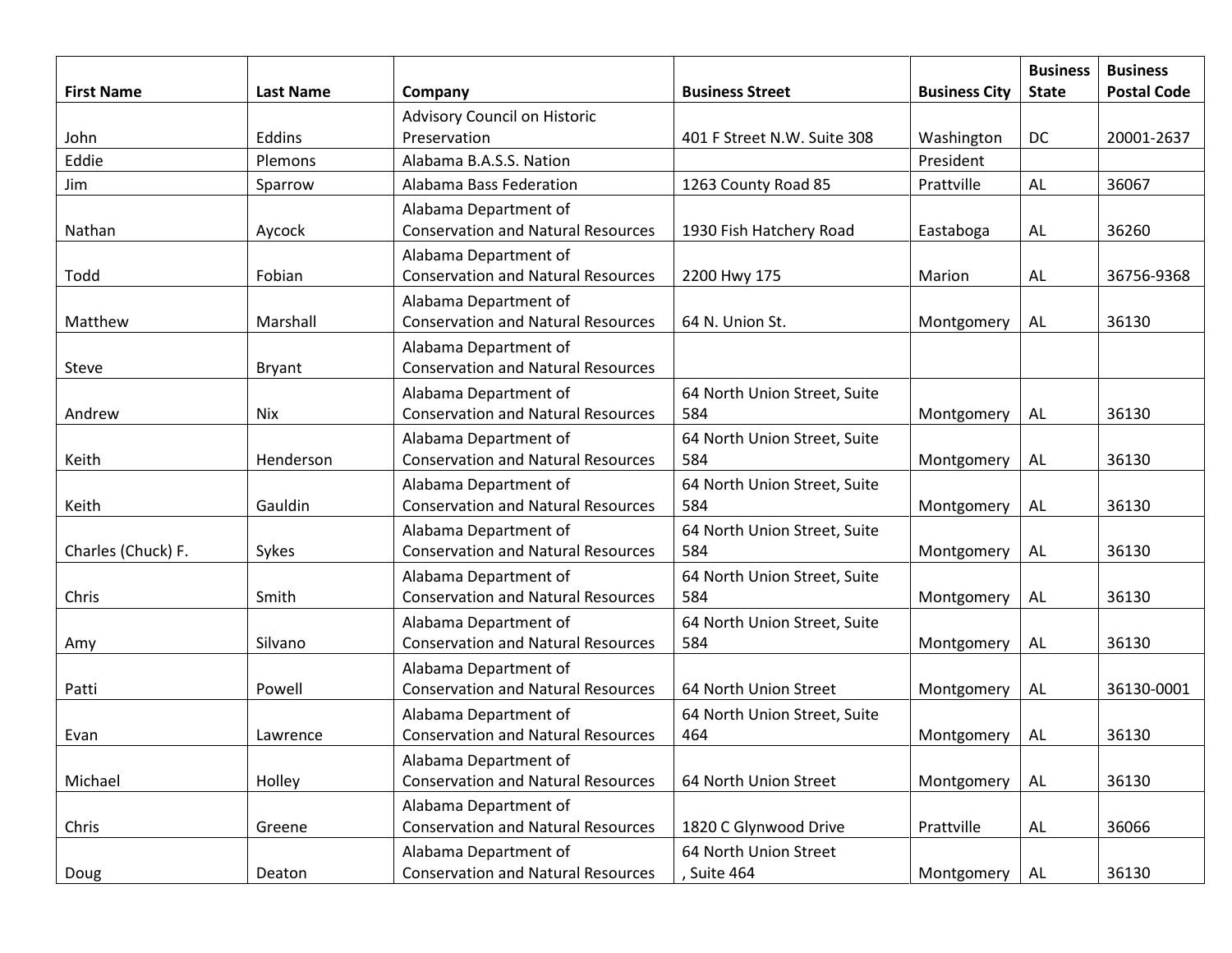| <b>First Name</b> | <b>Last Name</b> | Company                                                  | <b>Business Street</b>       | <b>Business City</b> | <b>Business</b><br><b>State</b> | <b>Business</b><br><b>Postal Code</b> |
|-------------------|------------------|----------------------------------------------------------|------------------------------|----------------------|---------------------------------|---------------------------------------|
|                   |                  | Alabama Department of                                    | 64 North Union Street, Suite |                      |                                 |                                       |
| Damon             | Abernethy        | <b>Conservation and Natural Resources</b>                | 551                          | Montgomery           | AL                              | 36130                                 |
|                   |                  | Alabama Department of Economic                           | 401 Adams Avenue, P.O. Box   |                      |                                 |                                       |
| Tom               | Littlepage       | and Community Affairs                                    | 5690                         | Montgomery           | <b>AL</b>                       | 36103-5690                            |
|                   |                  | Alabama Department of Economic                           | 401 Adams Avenue             |                      |                                 |                                       |
| Crystal           | Davis            | and Community Affairs                                    | P.O. Box 5690                | Montgomery           | <b>AL</b>                       | 36103-5690                            |
|                   |                  | Alabama Department of Economic                           | 401 Adams Avenue, P.O. Box   |                      |                                 |                                       |
| Kenneth           | <b>Boswell</b>   | and Community Affairs                                    | 5690                         | Montgomery           | AL                              | 36103-5690                            |
|                   |                  | Alabama Department of Economic                           |                              |                      |                                 |                                       |
| <b>Brian</b>      | Atkins           | and Community Affairs                                    | P.O. Box 5690                | Montgomery           | AL                              | 36103-5690                            |
|                   |                  | Alabama Department of                                    |                              |                      |                                 |                                       |
| Ashley            | Lockwood         | <b>Environmental Management</b>                          | P.O. Box 301463              | Montgomery           | <b>AL</b>                       | 36130                                 |
|                   |                  | Alabama Department of                                    |                              |                      |                                 |                                       |
| Chris             | Johnson          | <b>Environmental Management</b>                          | P.O. Box 301463              | Montgomery           | <b>AL</b>                       | 36130-1463                            |
| Jennifer          | Haslbauer        | Alabama Department of<br><b>Environmental Management</b> | P.O. Box 301463              | Montgomery           | <b>AL</b>                       | 36130                                 |
|                   |                  | Alabama Department of                                    |                              |                      |                                 |                                       |
| Fred              | Leslie           | <b>Environmental Management</b>                          | P.O. Box 301463              | Montgomery           | $\mathsf{AL}$                   | 36130                                 |
|                   |                  | Alabama Department of                                    |                              |                      |                                 |                                       |
| David             | Moore            | <b>Environmental Management</b>                          | P.O. Box 301463              | Montgomery           | AL                              | 36130                                 |
|                   |                  | Alabama Department of                                    |                              |                      |                                 |                                       |
| Glenda            | Dean             | <b>Environmental Management</b>                          | P.O. Box 301463              | Montgomery           | $\mathsf{AL}$                   | 36130-1463                            |
|                   |                  | Alabama Department of                                    |                              |                      |                                 |                                       |
| Michael           | Len              | <b>Environmental Management</b>                          | P.O. Box 301463              | Montgomery           | AL                              | 36130                                 |
|                   |                  |                                                          | P.O. Box 303017              |                      |                                 |                                       |
|                   |                  | Alabama Department of Public                             |                              |                      |                                 |                                       |
| Sherry            | <b>Bradley</b>   | Health                                                   | <b>RSA Tower</b>             | Montgomery           | AL                              | 36130-3017                            |
| Felicia           | <b>Buck</b>      | Alabama Environmental Council                            | 2717 7th Ave. S., Suite 300  | Birmingham           | AL                              | 35233                                 |
| Rick              | Oates            | Alabama Forestry Commission                              | 513 Madison Avenue           | Montgomery           | <b>AL</b>                       | 36130                                 |
|                   |                  | Alabama Forestry Commission, Clay                        |                              |                      |                                 |                                       |
| Joshua            | Benefield        | County                                                   | 513 Madison Avenue           | Montgomery           | <b>AL</b>                       | 36104                                 |
|                   |                  | Alabama Forestry Commission,                             |                              |                      |                                 |                                       |
| <b>Bruce</b>      | <b>Bradford</b>  | Jackson County                                           | 513 Madison Avenue           | Montgomery           | AL                              | 36104                                 |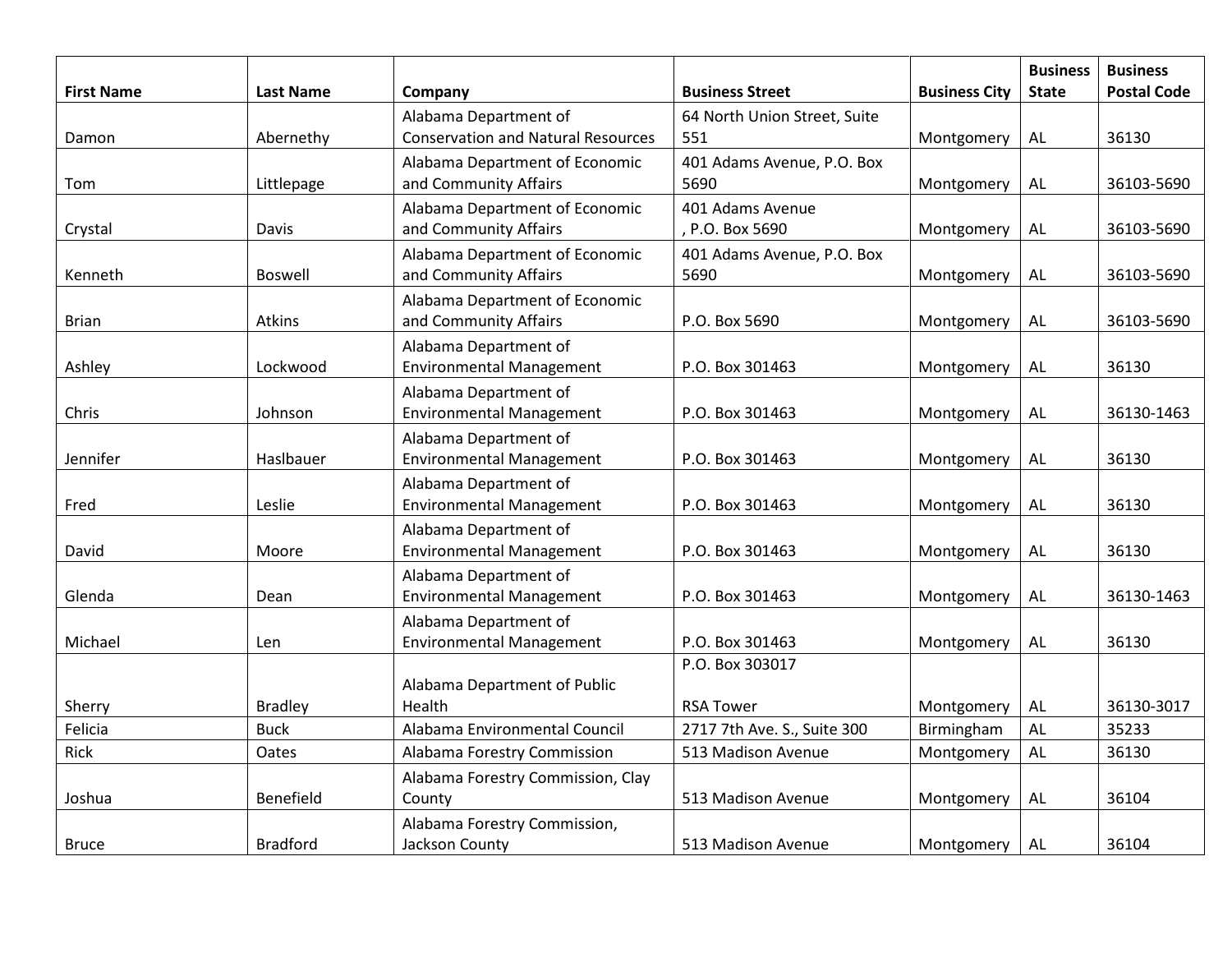|                   |                  |                                    |                              |                      | <b>Business</b> | <b>Business</b>    |
|-------------------|------------------|------------------------------------|------------------------------|----------------------|-----------------|--------------------|
| <b>First Name</b> | <b>Last Name</b> | Company                            | <b>Business Street</b>       | <b>Business City</b> | <b>State</b>    | <b>Postal Code</b> |
|                   |                  | Alabama Forestry Commission,       |                              |                      |                 |                    |
| Richard           | Prince           | Randolph County                    | 513 Madison Avenue           | Montgomery           | AL              | 36104              |
|                   |                  | Alabama Glade Conservation         |                              |                      |                 |                    |
| Ken               | Wills            | Coalition                          | 2253 Rockcreek Trail         | Hoover               | AL              | 35226              |
| Eric              | <b>Sipes</b>     | Alabama Historical Commission      |                              |                      |                 |                    |
|                   |                  |                                    | 468 South Perry Street       |                      |                 |                    |
| Lee Anne          | Wofford          | Alabama Historical Commission      | P.O. Box 300900              | Montgomery           | AL              | 36130-0900         |
|                   |                  |                                    | 468 South Perry Street, P.O. |                      |                 |                    |
| Amanda            | McBride          | Alabama Historical Commission      | Box 300900                   | Montgomery           | AL              | 36104              |
| Ron               | Young            | Alabama Land & Lakes               |                              |                      |                 |                    |
| Michael           | Patrick          | Alabama Law Enforcement Agency     | 1830 Constellation Avenue    | Alpine               | AL              | 35014              |
| Coty              | Brown            | Alabama Law Enforcement Agency     | 1830 Constellation Avenue    | Alpine               | AL              | 35014              |
| Matt              | <b>Brooks</b>    | Alabama Law Enforcement Agency     | 1830 Constellation Avenue    | Alpine               | AL              | 35014              |
|                   |                  |                                    | 501 Washington Ave, P.O. Box |                      |                 |                    |
| Steve             | Marshall         | Alabama Office of Attorney General | 300152                       | Montgomery           | AL              | 36104              |
| Kay               | Ivey             | Alabama Office of the Governor     | 600 Dexter Avenue            | Montgomery           | <b>AL</b>       | 36130              |
|                   |                  | Alabama Public Service Commission; |                              |                      |                 |                    |
| John              | Free             | <b>Electric Policy</b>             | P.O. Box 304260              | Montgomery           | AL              | 36130-4260         |
| Jack              | West             | Alabama Rivers Alliance            | 2014 6th Ave N, Suite 200    | Birmingham           | <b>AL</b>       | 35203              |
| Cindy             | Lowry            | Alabama Rivers Alliance            | 2014 6th Avenue N, Suite 200 | Birmingham           | <b>AL</b>       | 35203              |
| Martha            | Hunter           | Alabama Rivers Alliance            |                              |                      |                 |                    |
| Fred              | Couch            | Alabama Scenic River Trail         | P.O. Box 182                 | Choccolocco          | <b>AL</b>       | 36254              |
|                   |                  | Alabama Soil and Water             |                              |                      |                 |                    |
| William           | Puckett          | <b>Conservation Commission</b>     | P.O. Box 304800              | Montgomery           | AL              | 36130-4800         |
| Oscola Clayton    | Sylestine        | Alabama-Coushatta Tribe of Texas   | 571 State Park Road 56       | Livingston           | <b>TX</b>       | 77351              |
| Bryant            | Celestine        | Alabama-Coushatta Tribe of Texas   | 571 State Park Road 56       | Livingston           | <b>TX</b>       | 77351              |
| Rovena            | Yargee           | Alabama-Quassarte Tribal Town      | 101 East Broadway            | Wetumpka             | OK              | 74883              |
| Nelson            | Harjo            | Alabama-Quassarte Tribal Town      | P.O. Box 187                 | Wetumka              | OK              | 74883              |
| Gerrit            | Jobsis           | <b>American Rivers</b>             | 215 Pickens Street           | Columbia             | SC              | 29205              |
| Mark              | Singleton        | American Whitewater                | P. O. Box 1540               | Cullowhee            | <b>NC</b>       | 28723              |
| Eric              | Reutebuch        | <b>Auburn University</b>           |                              |                      |                 |                    |
| Kristie           | Coffman          | <b>Auburn University</b>           |                              | Auburn               | ${\sf AL}$      |                    |
| Clint             | Lloyd            | <b>Auburn University</b>           | 119 Swingle Hall             | Auburn               | AL              | 36849              |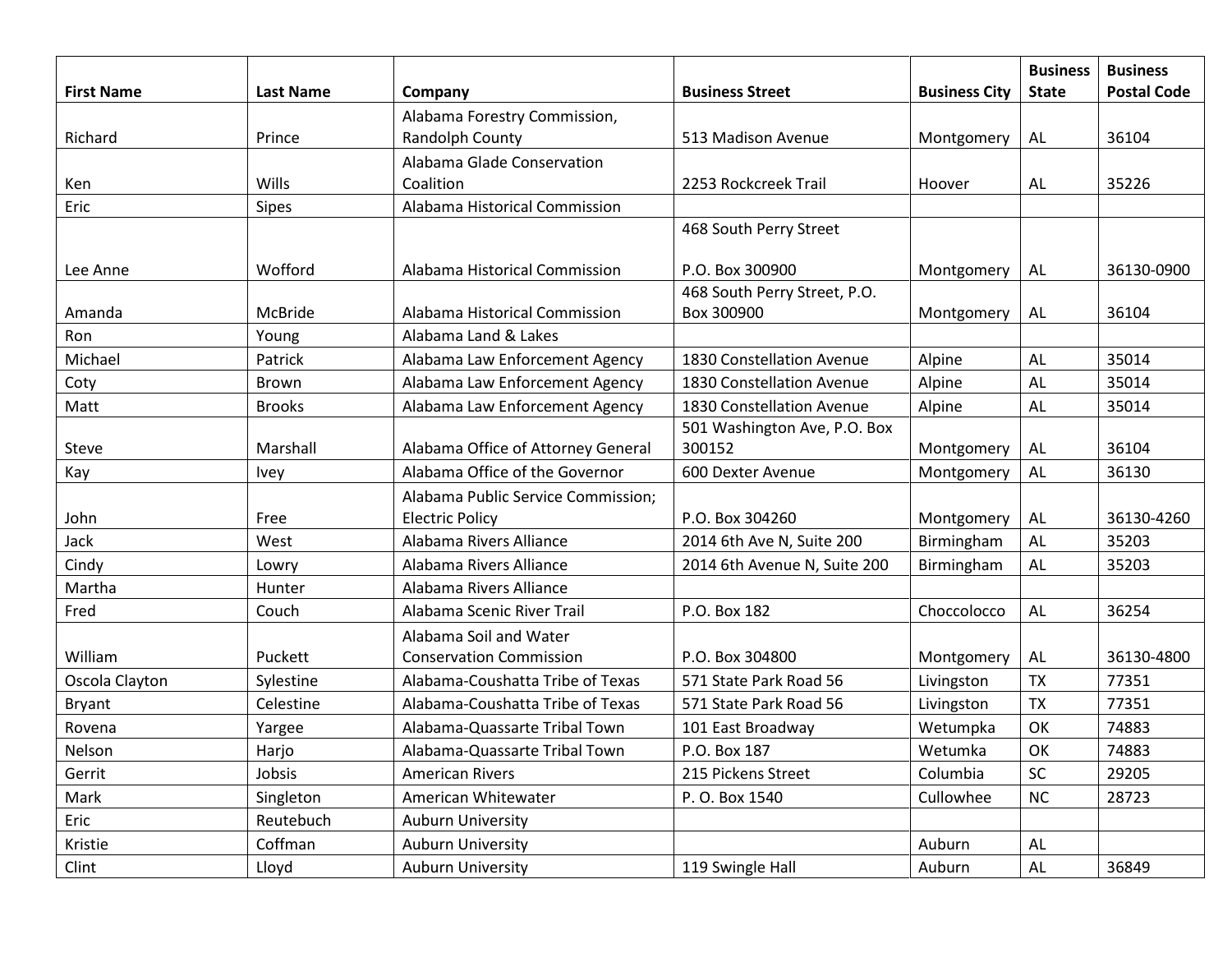| <b>First Name</b>                    | <b>Last Name</b> | Company                              | <b>Business Street</b>       | <b>Business City</b> | <b>Business</b><br><b>State</b> | <b>Business</b><br><b>Postal Code</b> |
|--------------------------------------|------------------|--------------------------------------|------------------------------|----------------------|---------------------------------|---------------------------------------|
| Elise                                | Irwin            | <b>Auburn University</b>             | 119 Swingle Hall             | Auburn               | AL                              | 36849                                 |
| Russell                              | Wright           | <b>Auburn University</b>             |                              |                      |                                 |                                       |
| Dennis                               | Devries          | <b>Auburn University</b>             | 311 Swingle Hall             | Auburn               | <b>AL</b>                       | 36849                                 |
| Kenneth & Linda                      | <b>Barnes</b>    | <b>Barnes Construction</b>           | 608 County Road 248          | Newell               | <b>AL</b>                       | 36280                                 |
|                                      |                  |                                      | 3720 Fourth Avenue South,    |                      |                                 |                                       |
| Chris                                | Oberholster      | Birmingham Audubon                   | Second Floor                 | Birmingham           | <b>AL</b>                       | 35222                                 |
| Chandler Investment Properties, Inc. |                  | Chandler Investment Properties, Inc. | 308 Swagg Cove               | Wedowee              | AL                              |                                       |
| Karen                                | <b>Brunso</b>    | <b>Chickasaw Nation</b>              | P.O. Box 1548                | Ada                  | OK                              | 74820                                 |
| Bob                                  | Stone            | <b>Chimney Cove Development</b>      | 2030 Oak Grove Road          | Carrollton           | GA                              | 30117                                 |
| Rudy                                 | Rooks            | City of Heflin                       | 850 Ross Street              | Heflin               | AL                              | 36264                                 |
|                                      |                  |                                      | 60151 Highway 49 N, P.O. Box |                      |                                 |                                       |
| Roy                                  | Adamson          | City of Lineville                    | 247                          | Lineville            | AL                              | 36266                                 |
| Tim                                  | Coe              | City of Wedowee                      | 24 North Main Street         | Wedowee              | <b>AL</b>                       | 36278                                 |
| Tiffany                              | Young            | Clay County Chamber of Commerce      | P.O. Box 85                  | Lineville            | AL                              | 36266                                 |
| Melissa                              | Willis           | <b>Clay County Extension</b>         | 93 County Road 31            | Ashland              | AL                              | 36251                                 |
|                                      |                  | Cleburne County Chamber of           |                              |                      |                                 |                                       |
| Chad                                 | Robertson        | Commerce                             | 101 Adams Street             | Heflin               | AL                              | 36264                                 |
| Jake                                 | Durham           | <b>Cleburne County Commission</b>    | 6751 Highway 78              | Heflin               | AL                              | 36264                                 |
| Debby                                | <b>Mathews</b>   | <b>Cleburne County Extension</b>     | 72 Brock Ford Road, Suite A  | Heflin               | AL                              | 36264                                 |
| Kevin                                | Hunt             | Consultant                           |                              |                      |                                 |                                       |
| Andy                                 | Whorton          | Corblu Ecology Group                 | 6919 Highway 119, Suite 400  | Alabaster            | AL                              | 35007                                 |
| David                                | Sickey           | Coushatta Tribe of Louisiana         | P.O. Box 818                 | Elton                | LA                              | 70532                                 |
| Dr. Linda                            | Langley          | Coushatta Tribe of Louisiana         | P.O. Box 10                  | Elton                | LA                              | 70532                                 |
| Amanda                               | Douhne'          | D & H of LaGrange                    | 168 Wisteria Ridge Terrace   | LaGrange             | GA                              | 30240                                 |
| Stephen                              | Yerka            | Eastern Band of Cherokee Indians     | P.O. Box 1927                | Cherokee             | <b>NC</b>                       | 28719                                 |
| Russ                                 | Townsend         | Eastern Band of Cherokee Indians     | P.O. Box 1927                | Cherokee             | <b>NC</b>                       | 28719                                 |
| Richard                              | Sneed            | Eastern Band of Cherokee Indians     | P.O. Box 455                 | Cherokee             | <b>NC</b>                       | 28719                                 |
|                                      |                  | <b>Federal Emergency Management</b>  |                              |                      |                                 |                                       |
| <b>Brock</b>                         | Long             | Agency                               | 500 C Street SW              | Washington           | DC                              | 20472                                 |
|                                      |                  | <b>Federal Energy Regulatory</b>     |                              |                      |                                 |                                       |
| Monte                                | Terhaar          | Commission                           | 888 First Street NE          | Washington           | DC                              | 20426                                 |
|                                      |                  | <b>Federal Energy Regulatory</b>     |                              |                      |                                 |                                       |
| Allan                                | Creamer          | Commission                           | 888 First Street, N.E.       | Washington           | DC                              | 20426                                 |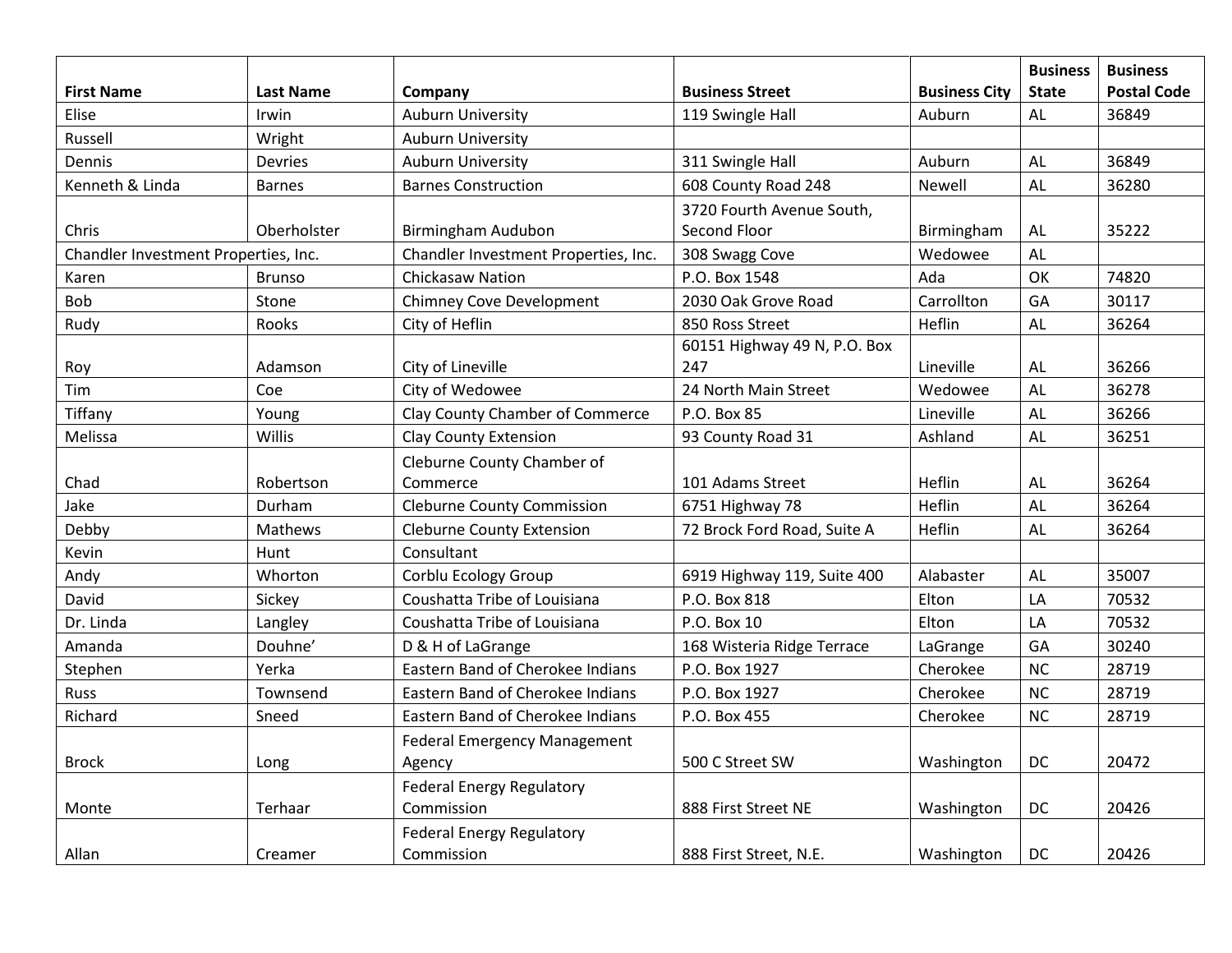| <b>First Name</b> | <b>Last Name</b> | Company                            | <b>Business Street</b>       | <b>Business City</b>   | <b>Business</b><br><b>State</b> | <b>Business</b><br><b>Postal Code</b> |
|-------------------|------------------|------------------------------------|------------------------------|------------------------|---------------------------------|---------------------------------------|
|                   |                  | <b>Federal Energy Regulatory</b>   |                              |                        |                                 |                                       |
| Sarah             | Salazar          | Commission                         | 888 First Street NE          | Washington             | DC                              | 20426                                 |
|                   |                  | <b>Federal Energy Regulatory</b>   |                              |                        |                                 |                                       |
| Rachel            | McNamara         | Commission                         |                              |                        |                                 |                                       |
|                   |                  | <b>Federal Energy Regulatory</b>   |                              |                        |                                 |                                       |
| Alison            | MacDougall       | <b>Commission (Contractor)</b>     |                              |                        |                                 |                                       |
| Helen & George    | Greer            | <b>Global Creek Issue</b>          | 832 Pointe South Drive       | Lineville              | AL                              | 36266                                 |
| Harold Dean       | Hamner           | Hamner Living Revocable Trust      | 40 Sheppard Way              | Newnan                 | GA                              | 30265                                 |
| Crystal           | <b>Barnes</b>    | <b>Hunter Bend Reality</b>         | 25 Main Street               | Wedowee                | <b>AL</b>                       | 36278                                 |
|                   |                  | Jackson County Chamber of          |                              |                        |                                 |                                       |
| Rick              | Roden            | Commerce                           | 407 E Willow St              | Scottsboro             | <b>AL</b>                       | 35768                                 |
|                   |                  |                                    | 102 E Laurel Street          |                        |                                 |                                       |
|                   |                  |                                    |                              |                        |                                 |                                       |
| Bill              | Nance            | Jackson County Commission          | Suite 47                     | Scottsboro             | AL                              | 35768                                 |
| Themika           | Sims             | <b>Jackson County Extension</b>    | P.O. Box 906                 | Scottsboro             | AL                              | 35768                                 |
| Christine         | <b>Norris</b>    | Jena Band of Choctaw Indians       | P.O. Box 14                  | Jena                   | LA                              | 7134                                  |
|                   |                  | Keller Williams Realty Group; Lake |                              |                        |                                 |                                       |
| Gene              | Crouch           | Wedowee                            | 158 Bluebird Drive           | Wedowee                | <b>AL</b>                       | 36278                                 |
| Jeremiah          | Hobia            | Kialegee Tribal Town               | P.O. Box 5690                | Montgomery             | <b>AL</b>                       | 36103                                 |
|                   |                  | Kialegee Tribal Town of the        | 108 N. Main Street, P.O. Box |                        |                                 |                                       |
| Mekko Tiger       | Hobia            | Muscogee (Creek) Nation            | 332                          | Wetumka                | OK                              | 74883                                 |
| Dave              | Heinzen          | Lake Martin HOBO                   |                              |                        |                                 |                                       |
| Mike              | Dollar           | Lake Martin HOBO                   | 226 Tanglewood Lane          | Dadeville              | AL                              | 36853                                 |
| Jesse             | Cunningham       | Lake Martin HOBO                   | 783 Ridge Road               | Dadeville<br>Alexander | AL                              | 36853                                 |
| John              | Thompson         | Lake Martin Resource Association   | 2544 Willow Point Road       | City                   | AL                              | 35010-6218                            |
| Bill              | Boozer           | Lake Wedowee Area Lake Watch       | P.O. Box 55                  | Wedowee                | AL                              | 36278                                 |
| Crystal           | Waldrop          | Lake Wedowee Docks, LLC            | P.O. Box 26                  | Wedowee                | AL                              | 36278                                 |
|                   |                  | Lake Wedowee Property Owners       |                              |                        |                                 |                                       |
| Gary              | Price            | Association                        | 10840 Crayford Road          |                        |                                 |                                       |
|                   |                  | Lake Wedowee Property Owners       |                              |                        |                                 |                                       |
| Ira               | Parsons          | Association                        | 548 Deerfield Drive          | Wedowee                | AL                              | 36278                                 |
|                   |                  | Lake Wedowee Property Owners       |                              |                        |                                 |                                       |
| Ricky             | McWhorter        | Association                        | 28 Ginger Drive              | Wedowee                | AL                              | 36278                                 |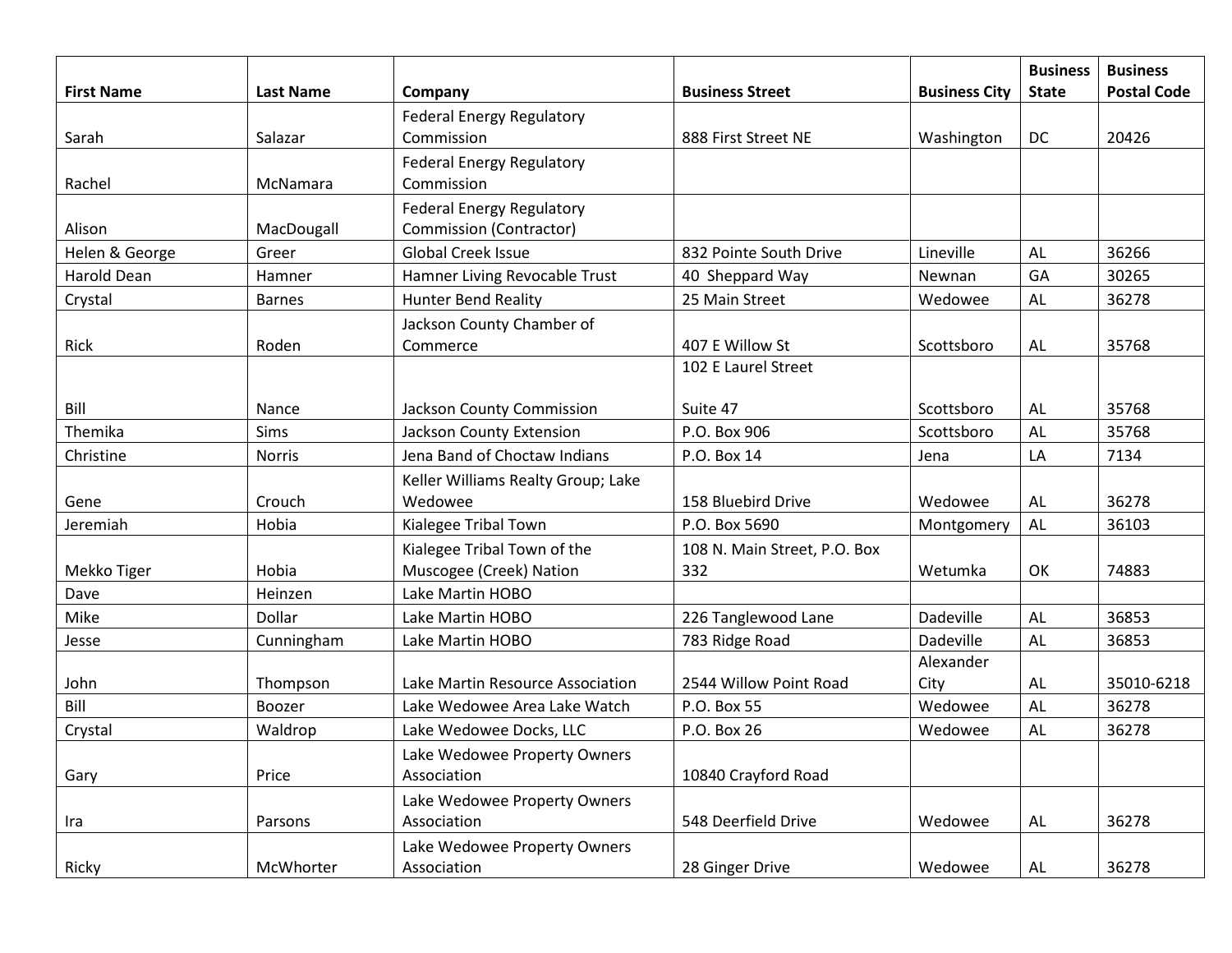| <b>First Name</b> | <b>Last Name</b> | Company                               | <b>Business Street</b>   | <b>Business City</b> | <b>Business</b><br><b>State</b> | <b>Business</b><br><b>Postal Code</b> |
|-------------------|------------------|---------------------------------------|--------------------------|----------------------|---------------------------------|---------------------------------------|
|                   |                  | Lake Wedowee Property Owners          |                          |                      |                                 |                                       |
| John & Diane      | Lunsford         | Association                           | 1124 County Road 816     | Wedowee              | AL                              | 36278                                 |
|                   |                  | Lake Wedowee Property Owners          |                          |                      |                                 |                                       |
| Sylvia            | French           | Association                           | 111 Laurel Drive         | Wedowee              | AL                              | 36278                                 |
|                   |                  | Lake Wedowee Property Owners          |                          |                      |                                 |                                       |
| Barry             | Morris           | Association                           | 306 County Road 2402     | Wedowee              | AL                              | 36278                                 |
|                   |                  | Lake Wedowee Property Owners          |                          |                      |                                 |                                       |
| Tom               | Garland          | Association                           | P.O. Box 55              | Wedowee              | AL                              | 36278                                 |
|                   |                  | Lake Wedowee Property Owners          |                          |                      |                                 |                                       |
| Nan               | Ferebee          | Association                           | P.O. Box 55              | Wedowee              | AL                              | 36278                                 |
|                   |                  | Lake Wedowee Property Owners          |                          |                      |                                 |                                       |
| <b>Bob</b>        | Davis            | Association                           | P.O. Box 55              | Wedowee              | AL                              | 36278                                 |
|                   |                  | Lake Wedowee Property Owners          |                          |                      |                                 |                                       |
| Nancy             | <b>Burnes</b>    | Association                           | 190 Hummingbird Drive    | Wedowee              | AL                              | 36278                                 |
|                   |                  | Lake Wedowee Property Owners          |                          |                      |                                 |                                       |
| Vickie            | Stapler          | Association                           | P.O. Box 55              | Wedowee              | AL                              | 36278                                 |
| Mark              | Sidwell          | Lakeside Marina                       | 21143 Highway 431        | Wedowee              | AL                              | 36278                                 |
|                   |                  | Middle Tallapoosa Clean Water         |                          |                      |                                 |                                       |
| Sabrina           | Wood             | Partnership                           | 17350 Central Plank Road | Eclectic             | AL                              | 36024                                 |
| Ken               | Carleton         | Mississippi Band of Choctaw Indians   | P.O. Box 6257            | Choctaw              | <b>MS</b>                       | 39350                                 |
| <b>Brad</b>       | Mitchell         | <b>Mitchell Properties</b>            | 795 Creek Trail          | Wedowee              | AL                              | 36278                                 |
| James             | Floyd            | Muscogee (Creek) Nation               | P.O. Box 580             | Okmulgee             | OK                              | 74447                                 |
|                   |                  | Muscogee (Creek) Nation of            |                          |                      |                                 |                                       |
| Robin             | Soweka           | Oklahoma                              | P.O. Box 580             | Okmulgee             | OK                              | 74447                                 |
|                   |                  | Muscogee (Creek) Nation of            |                          |                      |                                 |                                       |
| RaeLynn           | <b>Butler</b>    | Oklahoma                              | P.O. Box 580             | Okmulgee             | OK                              | 74447                                 |
| Roger             | McNeil           | <b>National Weather Service</b>       | 465 Weather Vane Road    | Calera               | AL                              | 35040                                 |
|                   |                  |                                       | 400 Emery Drive          |                      |                                 |                                       |
| Stan              | Nelson           | Nelson and Company                    | Suite 300                | Birmingham           | AL                              | 35244                                 |
|                   |                  | <b>NOAA National Marine Fisheries</b> |                          | St.                  |                                 |                                       |
| Pace              | Wilber           | Service; Hydropower FERC licensing    | 263 13th Avenue South    | Petersburg           | FL.                             | 33701                                 |
| Joel              | Houser           | Open Space Institute                  | 175 Baylor School Road   | Chattanooga          | TN                              | 37405                                 |
| Stephanie         | Bryan            | Poarch Band of Creek Indians          | 5811 Jack Springs Road   | Atmore               | AL                              | 36502                                 |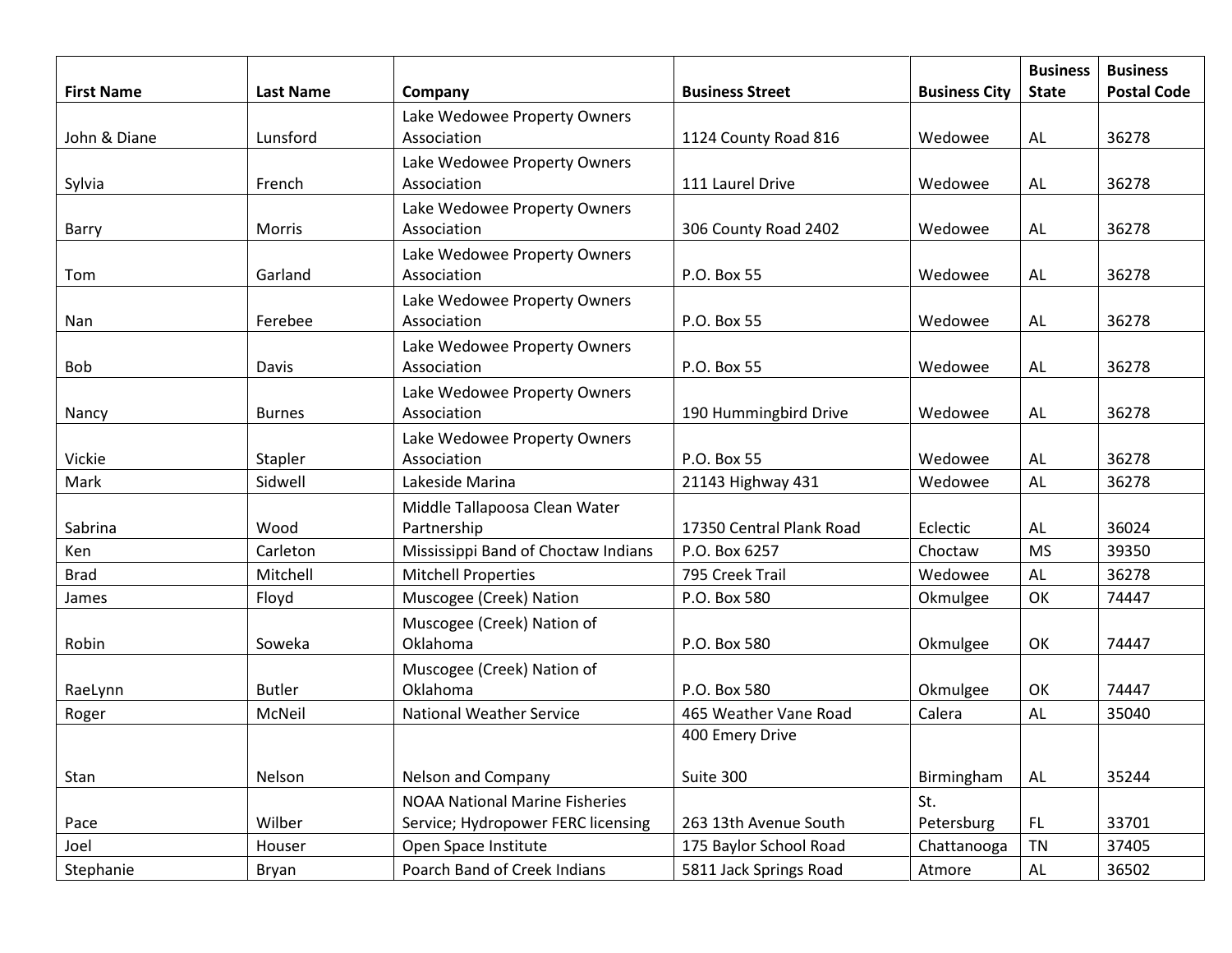| <b>First Name</b>                  | <b>Last Name</b> | Company                             | <b>Business Street</b>        | <b>Business City</b> | <b>Business</b><br><b>State</b> | <b>Business</b><br><b>Postal Code</b> |
|------------------------------------|------------------|-------------------------------------|-------------------------------|----------------------|---------------------------------|---------------------------------------|
| Larry                              | Haikey           | Poarch Band of Creek Indians        | 5811 Jack Springs Road        | Atmore               | AL                              | 36502                                 |
| Randall                            | Rogers           | Randall F. Rogers, PC               | 244 Roswell Street, Suite 100 | Marietta             | GA                              | 30060                                 |
|                                    |                  | Randolph County Chamber of          | 3355 Highway 431, Suite 11,   |                      |                                 |                                       |
| Dorothy                            | Tidwell          | Commerce                            | P.O. Box 431                  | Roanoke              | AL                              | 36274                                 |
|                                    |                  | Randolph County Chamber of          | 3355 Highway 431, Suite 11,   |                      |                                 |                                       |
| Doug & Jan                         | Crisp            | Commerce                            | P.O. Box 431                  | Roanoke              | AL                              | 36274                                 |
| Derek                              | Farr             | <b>Randolph County Commission</b>   | 146 Vaughn Street             | Roanoke              | AL                              | 36274                                 |
|                                    |                  | Randolph County Economic            |                               |                      |                                 |                                       |
| Bryant                             | Whaley           | <b>Development Authority</b>        | P.O. Box 431                  | Roanoke              | <b>AL</b>                       | 36274                                 |
|                                    |                  | Randolph County Emergency           |                               |                      |                                 |                                       |
| Donnie                             | Knight           | <b>Management Agency</b>            |                               |                      |                                 |                                       |
|                                    |                  |                                     | 1 South Main Street, P.O. Box |                      |                                 |                                       |
| Tiffany                            | Moore            | <b>Randolph County Extension</b>    | 227                           | Wedowee              | AL                              | 36278                                 |
| Mark                               | Prestridge       | Randolph County Water Authority     |                               |                      |                                 |                                       |
| <b>Becky</b>                       | Rainwater        | <b>ReMax Lakefront</b>              | 20755 Highway 431 Suite 1     | Wedowee              | AL                              | 36278                                 |
|                                    |                  | Russell Lands; Lake Martin Resource |                               |                      |                                 |                                       |
| Thomas T.                          | Lamberth         | Association                         |                               |                      |                                 |                                       |
|                                    |                  | Russell Lands; Lake Martin Resource |                               | Alexander            |                                 |                                       |
| Steve                              | Forehand         | Association                         | 2544 Willow Point Road        | City                 | AL                              | 35010                                 |
| Pare                               | <b>Bowlegs</b>   | Seminole Nation of Oklahoma         | P.O. Box 1498                 | Wewoka               | OK                              | 74884                                 |
| Paul                               | Backhouse        | Seminole Tribe of Florida           | 6300 Stirling Road            | Hollywood            | <b>FL</b>                       | 33024                                 |
| <b>Bruce</b>                       | Knapp            | Stakeholder                         |                               |                      |                                 |                                       |
| Robin                              | Crockett         | Stakeholder                         |                               |                      |                                 |                                       |
| Chuck                              | Denman           | Stakeholder                         |                               |                      |                                 |                                       |
| Carol                              | Knight           | Stakeholder                         |                               |                      |                                 |                                       |
| Albert                             | Eiland           | Stakeholder                         |                               |                      |                                 |                                       |
| Matt and Ann                       | Campbell         | Stakeholder                         |                               |                      |                                 |                                       |
| Richard                            | <b>Bronson</b>   | Stakeholder                         |                               |                      |                                 |                                       |
| Hardman Heights Residential Assoc. |                  | Stakeholder                         | Cedar Cove Drive              | Wedowee              | <b>AL</b>                       | 36278                                 |
| Frank and Michelle                 | Varisco          | Stakeholder                         | 572 Wylie Road                | Wedowee              | <b>AL</b>                       | 36278                                 |
| Steve                              | Traylor          | Stakeholder                         | 4329 County Road              | Clanton              | <b>AL</b>                       | 35045                                 |
| Jimmy                              | Traylor          | Stakeholder                         | 334 Grande Vista Circle       | Chelsea              | <b>AL</b>                       | 35043                                 |
| George                             | Traylor          | Stakeholder                         | 5034 County Road 15           | Wadley               | AL                              | 36276                                 |
| Paul                               | Trammell         | Stakeholder                         |                               |                      |                                 |                                       |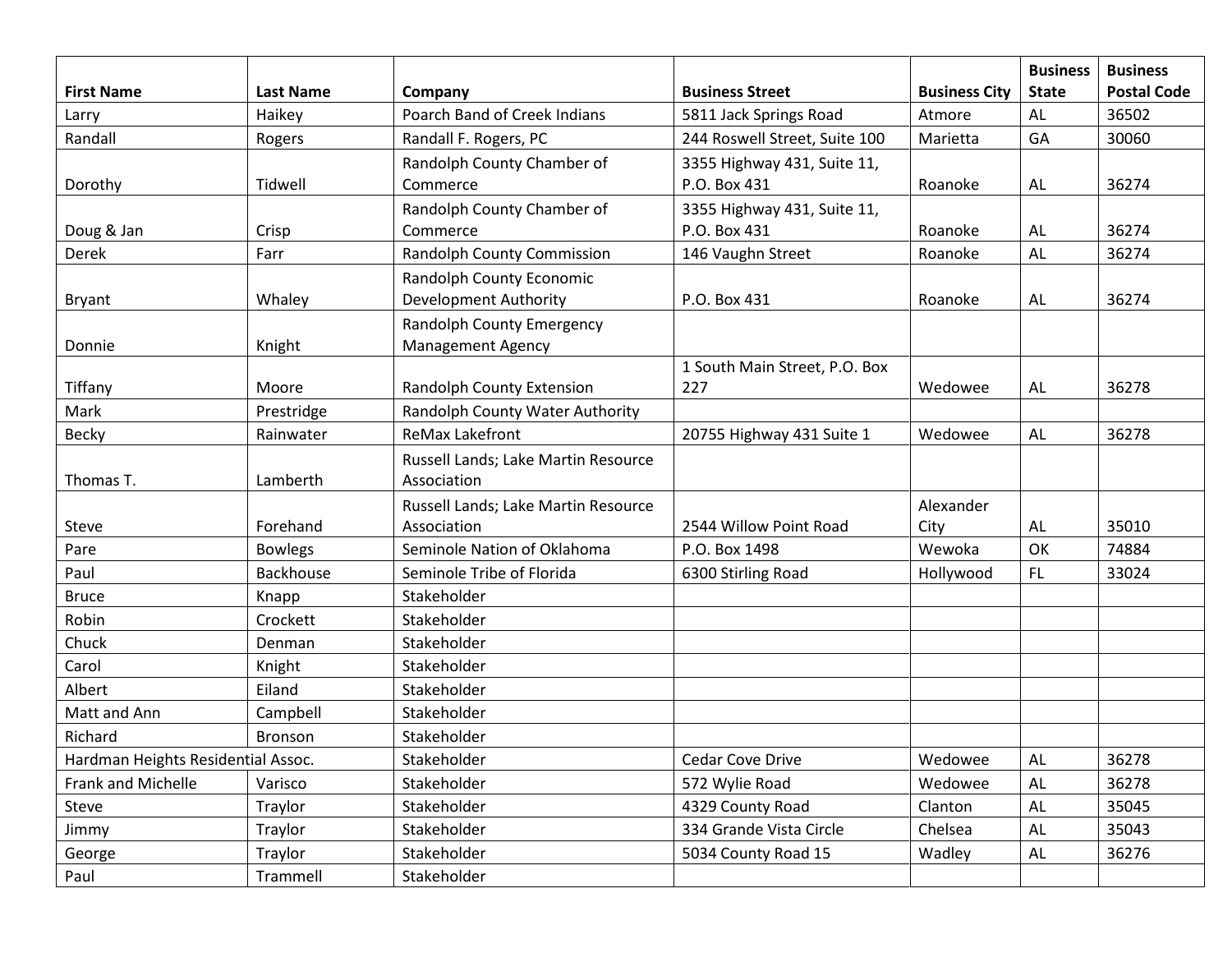|                   |                  |             |                         |                      | <b>Business</b> | <b>Business</b>    |
|-------------------|------------------|-------------|-------------------------|----------------------|-----------------|--------------------|
| <b>First Name</b> | <b>Last Name</b> | Company     | <b>Business Street</b>  | <b>Business City</b> | <b>State</b>    | <b>Postal Code</b> |
| David & Elaine    | Thompson         | Stakeholder | 518 Balrack Road        | Newnan               | GA              | 30263              |
| David             | Thomas           | Stakeholder |                         |                      |                 |                    |
| Linda             | Stone            | Stakeholder | 302 County Rd 3291      | Wedowee              | <b>AL</b>       | 36278              |
| Bob & Tish        | Stone            | Stakeholder | 438 Deer Trace          | Wedowee              | AL              | 36278              |
| John              | Stewart          | Stakeholder | 84 Muffit Drive         | Wedowee              | <b>AL</b>       | 36278              |
| Tricia            | Stearns          | Stakeholder |                         |                      |                 |                    |
| David & Glenell   | Smith            | Stakeholder | P.O. Box 55             | Ashland              | AL              | 36251              |
| Barry             | Smith            | Stakeholder | 121 Red Eye Lane        | Wedowee              | AL              | 36278              |
| Glenell           | Smith            | Stakeholder |                         |                      |                 |                    |
| Bob               | Siverson         | Stakeholder | 280 Indian Creek        | Wedowee              | <b>AL</b>       | 36278              |
| Jerrel            | Shell            | Stakeholder |                         |                      |                 |                    |
| Dale              | Rose             | Stakeholder | 976 Pointe South Drive  | Lineville            | AL              | 36266              |
| Barton            | Roby             | Stakeholder | 396 Hunter Bend Drive   | Wedowee              | <b>AL</b>       | 36278              |
| Robert and Amy    | Riffel           | Stakeholder | 143 Misty Lane          | Wedowee              | AL              | 36278              |
| Tracy             | Rice             | Stakeholder | 1920 Little John Drive  | Oxford               | <b>AL</b>       | 36203              |
| Alison            | Pruett           | Stakeholder | 194 Daisy Drive         | Wedowee              | <b>SL</b>       | 36278              |
| Jerry & Mary Lee  | Poss             | Stakeholder | 70 Sanford Avenue       | Lineville            | AL              | 36266              |
| Mellie            | Parrish          | Stakeholder |                         |                      |                 |                    |
| Ginny             | Oxford           | Stakeholder | 158 Azalea Drive        | Wedowee              | <b>AL</b>       | 36278              |
|                   |                  |             |                         | Alexander            |                 |                    |
| Joanne            | Ninesling        | Stakeholder | 336 River Ridge Road    | City                 | AL              | 35010              |
| Harry E.          | Merrill          | Stakeholder | 97 Ivey Drive           | Lineville            | AL              | 36266              |
| Judy              | McWhorter        | Stakeholder | 28 Ginger Drive         | Wedowee              | <b>AL</b>       | 36278              |
| <b>Bradford</b>   | McLane           | Stakeholder | 4345 Caldwell Mill Road | Birmingham           | <b>AL</b>       | 35243              |
| Jim               | McAlear          | Stakeholder | 307 Red Cedar Lane      | Wedowee              | AL              | 36278              |
| Donna             | Matthews         | Stakeholder | 105 Woodland Avenue     | Wedowee              | <b>AL</b>       | 36278              |
| Jeremy            | Lipham           | Stakeholder | 181 Laurel Drive        | Wedowee              | <b>AL</b>       | 36278              |
| Tom               | Lettieri         | Stakeholder |                         | Wedowee              | <b>AL</b>       |                    |
| Gerry             | Knight           | Stakeholder | 1278 Doublehead Road    | Roanoke              | AL              | 36274              |
| <b>Butch</b>      | Jackson          | Stakeholder | 160 Rosie Hill Lane     | Wedowee              | <b>AL</b>       | 36278              |
| Laurie            | Howe             | Stakeholder | 468 South Perry Street  | Montgomery           | AL              | 36130              |
| Sonja             | Hollomon         | Stakeholder | P.O. Box 734            | Wedowee              | AL              | 36278              |
| Sid & Susan       | Hare             | Stakeholder | 1263 Main Street        | Roanoke              | AL              | 36274              |
| Larry             | Hankes           | Stakeholder | 47855 Timberview Drive  | <b>Big Rock</b>      | IL              |                    |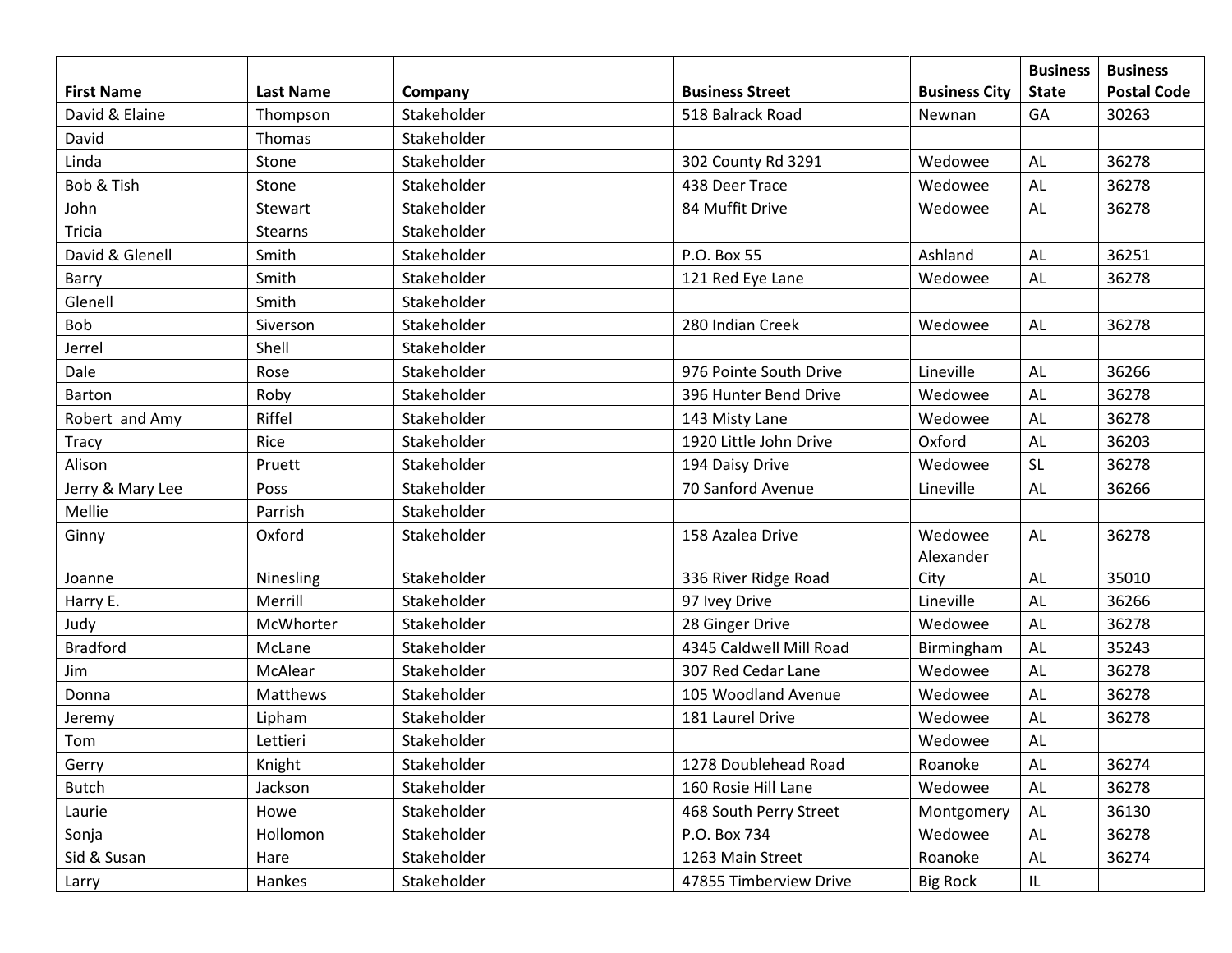|                                |                  |                                             |                                |                      | <b>Business</b> | <b>Business</b>    |
|--------------------------------|------------------|---------------------------------------------|--------------------------------|----------------------|-----------------|--------------------|
| <b>First Name</b>              | <b>Last Name</b> | Company                                     | <b>Business Street</b>         | <b>Business City</b> | <b>State</b>    | <b>Postal Code</b> |
| Evelyn                         | Hammrick         | Stakeholder                                 | 141 Hill Crest Court           | Wedowee              | <b>AL</b>       | 36278              |
| Andrew                         | Hall             | Stakeholder                                 | 2409 County Road 240           | Wedowee              | <b>AL</b>       | 36278              |
| Warren                         | Ginny            | Stakeholder                                 | P.O. Box 266                   | Heflin               | <b>AL</b>       | 36264              |
| Carl & Mary Ann                | Engstrom         | Stakeholder                                 | P.O. Box 663                   | Wedowee              | <b>AL</b>       | 36278              |
| Tom and Marie                  | Dunaway          | Stakeholder                                 |                                |                      |                 |                    |
| Cody                           | Deal             | Stakeholder                                 | 13 Turtle Cove                 | Wedowee              | <b>AL</b>       | 36278              |
| <b>Eldred "Butch"</b>          | Davis            | Stakeholder                                 | 315 Wild Turkey                | Wedowee              | <b>AL</b>       | 36278              |
| Patty & Ken                    | Cook             | Stakeholder                                 | P.O. Box 1498                  | Wewoka               | OK              | 74884              |
| <b>Charles Gary</b>            | Clark            | Stakeholder                                 | 3938 County Road 49            | Wadley               | <b>AL</b>       | 36276              |
| Mary Lynn                      | Chandler         | Stakeholder                                 | 274 Twin Oaks Drive            | Wedowee              | <b>AL</b>       | 36278              |
| Richard                        | <b>Burnes</b>    | Stakeholder                                 | 190 Hummingbird Drive          | Wedowee              | <b>AL</b>       | 36278              |
| Eleanor                        | <b>Brannon</b>   | Stakeholder                                 | 84 Arrowhead Drive             | Wedowee              | AL              | 36278              |
| Joel                           | <b>Black</b>     | Stakeholder                                 |                                |                      |                 |                    |
| Chip, Tammy & Becca            | Baxter           | Stakeholder                                 |                                |                      |                 |                    |
| Sue                            | Agnew            | Stakeholder                                 | 1131 Lake Geneva Drive         | Wedowee              | <b>AL</b>       | 36278              |
|                                |                  |                                             | 2100 1st Avenue North, Suite   |                      |                 |                    |
| Jason                          | Throneberry      | The Nature Conservancy of Alabama           | 500                            | Birmingham           | AL              | 35203              |
|                                |                  |                                             | 2100 1st Avenue North, Suite   |                      |                 |                    |
| Mitchell L.                    | Reid             | The Nature Conservancy of Alabama           | 500                            | Birmingham           | AL              | 35203              |
| Ryan                           | Morrow           | <b>Thlopthlocco Tribal Town</b>             | P.O. Box 188                   | Okemah               | OK              | 74859              |
| Janet                          | Maylen           | Thlopthlocco Tribal Town                    | P.O. Box 188                   | Okemah               | OK              | 74859              |
|                                |                  | <b>Tribal Historic Preservation Office</b>  |                                |                      |                 |                    |
| Elizabeth                      | Toombs           | <b>Cherokee Nation</b>                      | P.O. Box 948                   | Tahlequah            | OK              | 74465              |
|                                |                  | <b>Tribal Historic Preservation Officer</b> |                                |                      |                 |                    |
| Robert                         | Thrower          | Poarch Band of Creek Indians                | 5811 Jack Springs Road         | Atmore               | AL              | 36502              |
| Chris                          | Wood             | <b>Trout Unlimited</b>                      | 1777 N. Kent Street, Suite 100 | Arlington            | VA              | 22209              |
| Marshall                       | Pierite          | Tunica-Biloxi Tribe                         | 150 Melacon Road               | Marksville           | LA              | 71351              |
|                                |                  |                                             | 75 Spring Street SW, Suite     |                      |                 |                    |
| Office of the Solicitor        |                  | U.S. Department of Interior                 | 1328                           | Atlanta              | GA              | 30303-3309         |
|                                |                  |                                             | 60 Forsyth Street SW           |                      |                 |                    |
| <b>Brigadier General Diana</b> |                  |                                             |                                |                      |                 |                    |
| M.                             | Holland          | U.S. Army Corps of Engineers                | Room 9M15                      | Atlanta              | GA              | 30303              |
|                                |                  |                                             | 109 Saint Joseph Street, P.O.  |                      |                 |                    |
| Joan                           | Zehrt            | U.S. Army Corps of Engineers                | <b>Box 2288</b>                | Mobile               | AL              | 36628              |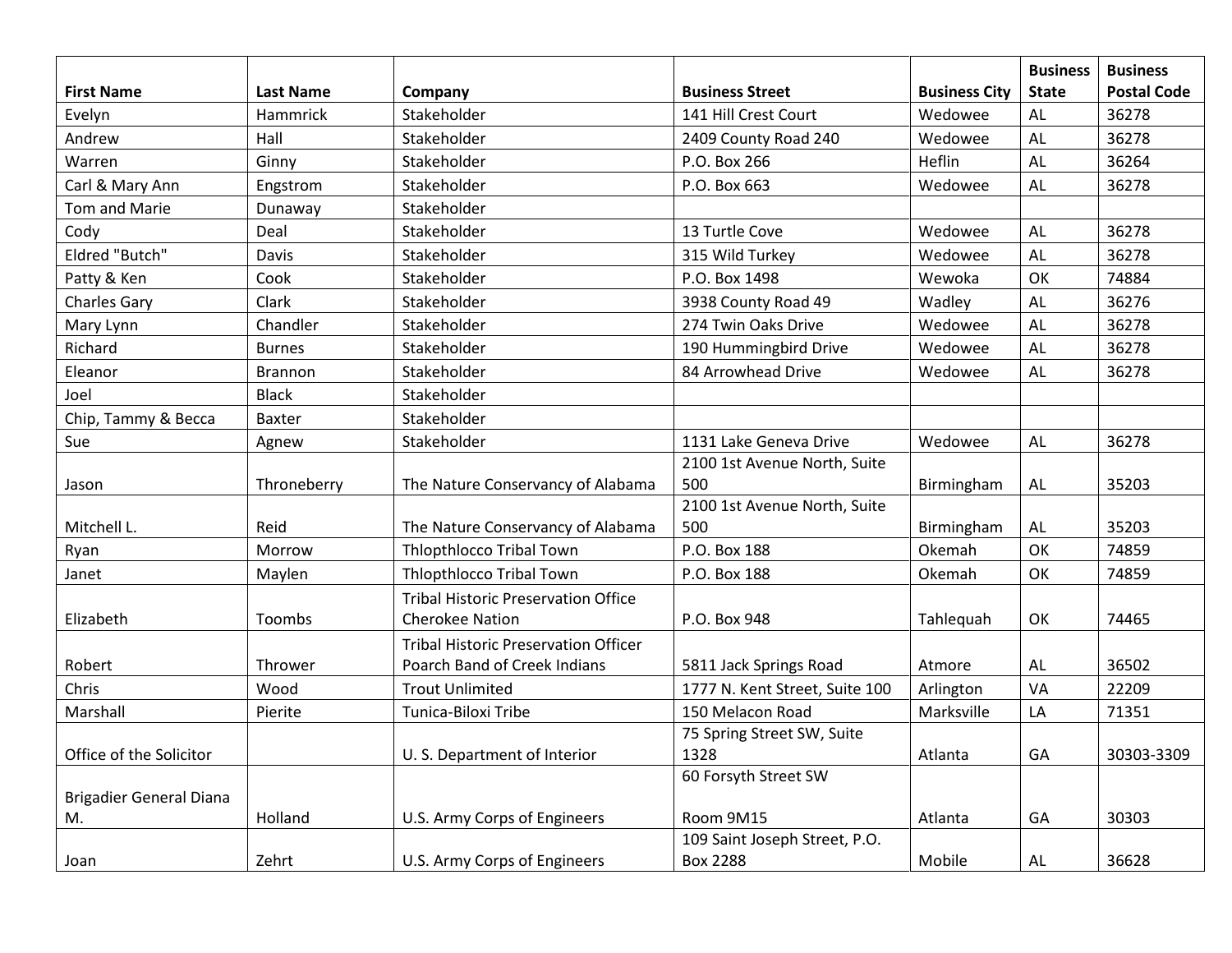|                           |                  |                                |                                      |                      | <b>Business</b> | <b>Business</b>    |
|---------------------------|------------------|--------------------------------|--------------------------------------|----------------------|-----------------|--------------------|
| <b>First Name</b>         | <b>Last Name</b> | Company                        | <b>Business Street</b>               | <b>Business City</b> | <b>State</b>    | <b>Postal Code</b> |
|                           |                  |                                | 109 Saint Joseph Street, P.O.        |                      |                 |                    |
| Jonas                     | White            | U.S. Army Corps of Engineers   | <b>Box 2288</b>                      | Mobile               | AL              | 36628              |
|                           |                  |                                | 109 Saint Joseph Street, P.O.        |                      |                 |                    |
| Chuck                     | Sumner           | U.S. Army Corps of Engineers   | <b>Box 2288</b>                      | Mobile               | <b>AL</b>       | 36628              |
|                           |                  |                                | 109 Saint Joseph Street, P.O.        |                      |                 |                    |
| Meredith                  | LaDart           | U.S. Army Corps of Engineers   | <b>Box 2288</b>                      | Mobile               | AL              | 36628              |
|                           |                  |                                | 109 Saint Joseph Street, P.O.        |                      |                 |                    |
| Jenny                     | Jacobson         | U.S. Army Corps of Engineers   | <b>Box 2288</b>                      | Mobile               | <b>AL</b>       | 36628              |
|                           |                  |                                | 109 Saint Joseph Street, P.O.        |                      |                 |                    |
| Randall                   | Harvey           | U.S. Army Corps of Engineers   | <b>Box 2288</b>                      | Mobile               | AL              | 36628-0001         |
|                           |                  |                                | 109 Saint Joseph Street, P.O.        |                      |                 |                    |
| Leon                      | Cromartie        | U.S. Army Corps of Engineers   | <b>Box 2288</b>                      | Mobile               | <b>AL</b>       | 36628-0001         |
|                           |                  |                                | 109 Saint Joseph Street, P.O.        |                      |                 |                    |
| Michael                   | Creswell         | U.S. Army Corps of Engineers   | <b>Box 2288</b>                      | Mobile               | AL              | 36628-0001         |
|                           |                  |                                | 109 Saint Joseph Street, P.O.        |                      |                 |                    |
| <b>Bob</b>                | Allen            | U.S. Army Corps of Engineers   | <b>Box 2288</b>                      | Mobile               | AL              | 36628              |
|                           |                  |                                | 109 Saint Joseph Street, P.O.        |                      |                 |                    |
| Kristina                  | <b>Mullins</b>   | U.S. Army Corps of Engineers   | <b>Box 2288</b>                      | Mobile               | <b>AL</b>       | 36628              |
|                           |                  |                                | 109 Saint Joseph Street, P.O.        |                      |                 |                    |
| Craig                     | Litteken         | U.S. Army Corps of Engineers   | <b>Box 2288</b>                      | Mobile               | AL              | 36628-0001         |
|                           |                  |                                | 109 Saint Joseph Street, P.O.        |                      |                 |                    |
| James                     | Hathorn          | U.S. Army Corps of Engineers   | <b>Box 2288</b>                      | Mobile               | AL              | 36628-0001         |
| Office of the Solicitor   |                  | U.S. Bureau of Indian Affairs  | 1849 C. Street, NW, MS 6557          | Washington           | DC              | 20240              |
| <b>Bruce</b>              | Maytubby         | U.S. Bureau of Indian Affairs  | 545 Marriott Drive, Suite 700        | Nashville            | <b>TN</b>       | 37214              |
| John                      | Sullivan         | U.S. Bureau of Land Management | 273 Market Street                    | Flowood              | <b>MS</b>       | 39232              |
|                           |                  |                                | 1849 C. Street NW                    |                      |                 |                    |
|                           |                  |                                |                                      |                      |                 |                    |
| Michael                   | Nedd             | U.S. Bureau of Land Management | MIB 5655                             | Washington           | DC              | 20240              |
| Karen                     | Mouritsen        | U.S. Bureau of Land Management | 7450 Boston Boulevard                | Springfield          | VA              | 22153              |
|                           |                  |                                | <b>Navigation Standards Division</b> |                      |                 |                    |
|                           |                  |                                |                                      |                      |                 |                    |
|                           |                  |                                | 2100 2nd Street SW                   |                      |                 |                    |
|                           |                  |                                |                                      |                      |                 |                    |
| George                    | Detweiler        | U.S. Coast Guard               | <b>STOP 7580</b>                     | Washington           | DC              | 20593              |
| <b>Commanding Officer</b> |                  | U.S. Coast Guard               | 1500 S. Broad Street, #102           | Mobile               | AL              | 36605-1804         |
| Gina                      | Raimondo         | U.S. Department of Commerce    | 1401 Constitution Avenue NW          | Washington           | $DC$            | 20230              |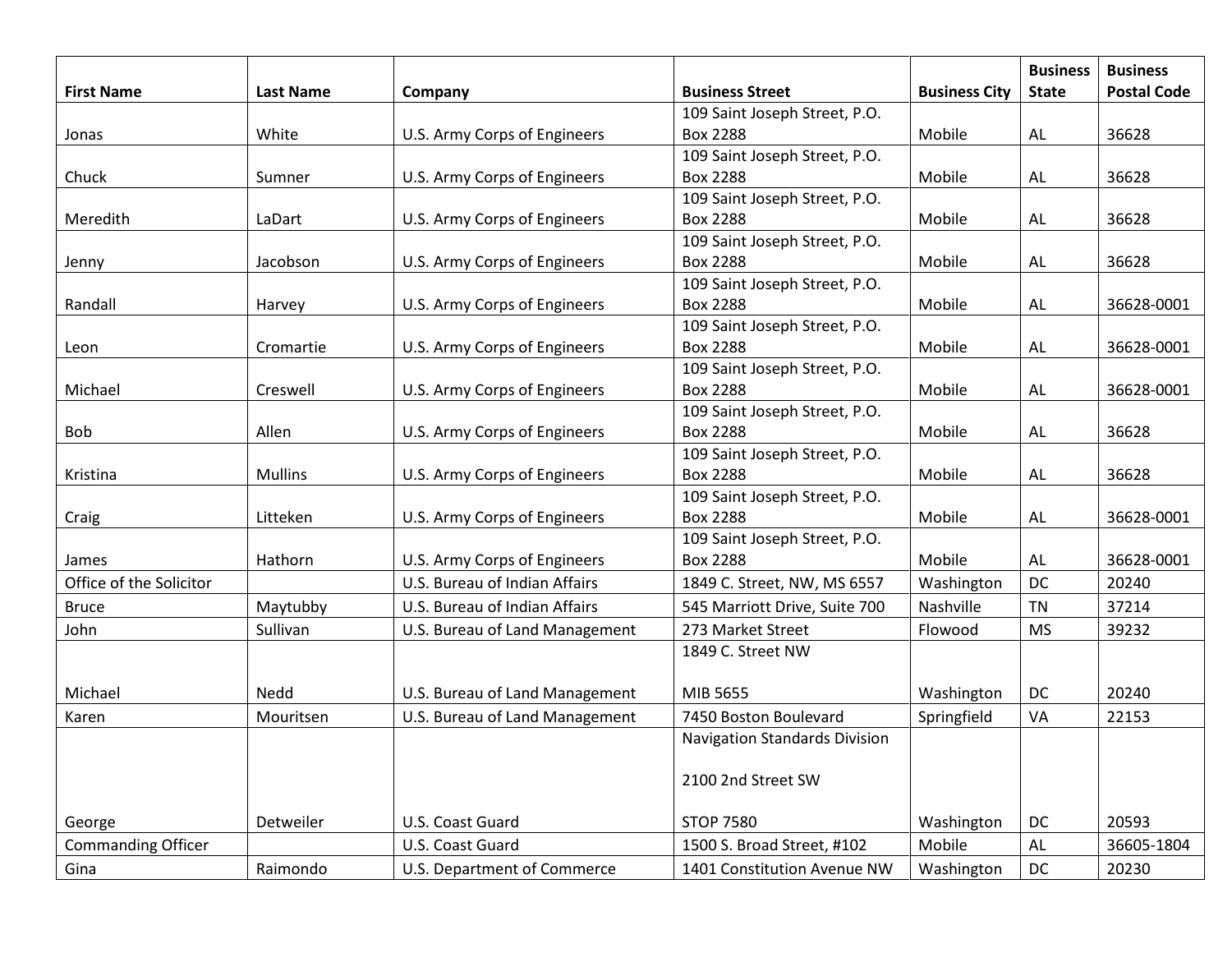|                   |               |                                      |                                                     |                      | <b>Business</b> | <b>Business</b>    |
|-------------------|---------------|--------------------------------------|-----------------------------------------------------|----------------------|-----------------|--------------------|
| <b>First Name</b> | Last Name     | Company                              | <b>Business Street</b>                              | <b>Business City</b> | <b>State</b>    | <b>Postal Code</b> |
|                   |               | <b>U.S. Environmental Protection</b> |                                                     |                      |                 |                    |
| Ntale             | Kajumba       | Agency                               |                                                     |                      |                 |                    |
|                   |               | <b>U.S. Environmental Protection</b> |                                                     |                      |                 |                    |
| Mary              | Walker        | Agency                               | 61 Forsyth Street SW                                | Atlanta              | GA              | 30303              |
|                   |               | <b>U.S. Environmental Protection</b> |                                                     |                      |                 |                    |
| Lisa              | Perras Gordon | Agency                               | 61 Forsyth Street SW                                | Atlanta              | GA              | 30303              |
|                   |               | U.S. Environmental Protection        |                                                     |                      |                 |                    |
| Chauncey          | Orr           | Agency                               | 61 Forsyth Street SW                                | Atlanta              | GA              | 30303              |
|                   |               | U.S. Environmental Protection        |                                                     |                      |                 |                    |
| Lydia             | Mayo          | Agency                               | 61 Forsyth Street SW                                | Atlanta              | GA              | 30303              |
|                   |               | <b>U.S. Environmental Protection</b> |                                                     |                      |                 |                    |
| Chris             | Decker        | Agency                               | 61 Forsyth Street SW                                | Atlanta              | GA              | 30303              |
|                   |               | <b>U.S. Environmental Protection</b> |                                                     |                      |                 |                    |
| Maria             | Clark         | Agency                               | 61 Forsyth Street SW                                | Atlanta              | GA              | 30303              |
|                   |               | <b>U.S. Environmental Protection</b> |                                                     |                      |                 |                    |
| Jamal             | Cooper        | Agency                               | 61 Forsyth Street SW                                | Atlanta              | GA              | 30303              |
|                   |               |                                      | Daphne ES Field Office 1208-B                       |                      |                 |                    |
| Erin              | Padgett       | U.S. Fish and Wildlife Service       | <b>Main Street</b>                                  | Daphne               | <b>AL</b>       | 36526              |
|                   |               | U.S. Fish and Wildlife Service       | 1875 Century Blvd NE Ste 200                        | Atlanta              | GA              | 30345-3319         |
|                   |               |                                      | Daphne ES Field Office 1208-B                       |                      |                 |                    |
| Jeff              | Powell        | U.S. Fish and Wildlife Service       | <b>Main Street</b>                                  | Daphne               | AL              | 36526              |
|                   |               |                                      | Daphne ES Field Office 1208-B                       |                      |                 |                    |
| Bill              | Pearson       | U.S. Fish and Wildlife Service       | <b>Main Street</b>                                  | Daphne               | <b>AL</b>       | 36526              |
| Leo               | Miranda       | U.S. Fish and Wildlife Service       | 1875 Century Blvd NE Suite 200                      | Atlanta              | GA              | 30345-3319         |
|                   |               |                                      | Daphne ES Field Office 1208-B                       |                      |                 |                    |
| Jennifer          | Grunewald     | U.S. Fish and Wildlife Service       | Main Street                                         | Daphne               | <b>AL</b>       | 36526              |
|                   |               |                                      |                                                     |                      |                 |                    |
|                   | Collins       | U.S. Fish and Wildlife Service       | Daphne ES Field Office 1208-B<br><b>Main Street</b> |                      |                 | 36526              |
| Evan              |               |                                      |                                                     | Daphne               | <b>AL</b>       |                    |
| Mike              |               |                                      | 324 Cannon House Office                             | Washington           |                 | 20515-0103         |
|                   | Rogers        | U.S. House of Representatives        | <b>Building</b>                                     |                      | DC              |                    |
|                   |               | <b>U.S. National Park Service</b>    | 100 Alabama Street SW                               | Atlanta              | GA              | 30303              |
|                   |               |                                      | 100 West Martin Luther King,                        |                      |                 |                    |
| Jeff              | Duncan        | <b>U.S. National Park Service</b>    | Jr. Blvd Suite 214                                  | Chattanooga          | <b>TN</b>       | 37402              |
| Michael T.        | Reynolds      | <b>U.S. National Park Service</b>    | 1849 C Street NW                                    | Washington           | DC              | 20240              |